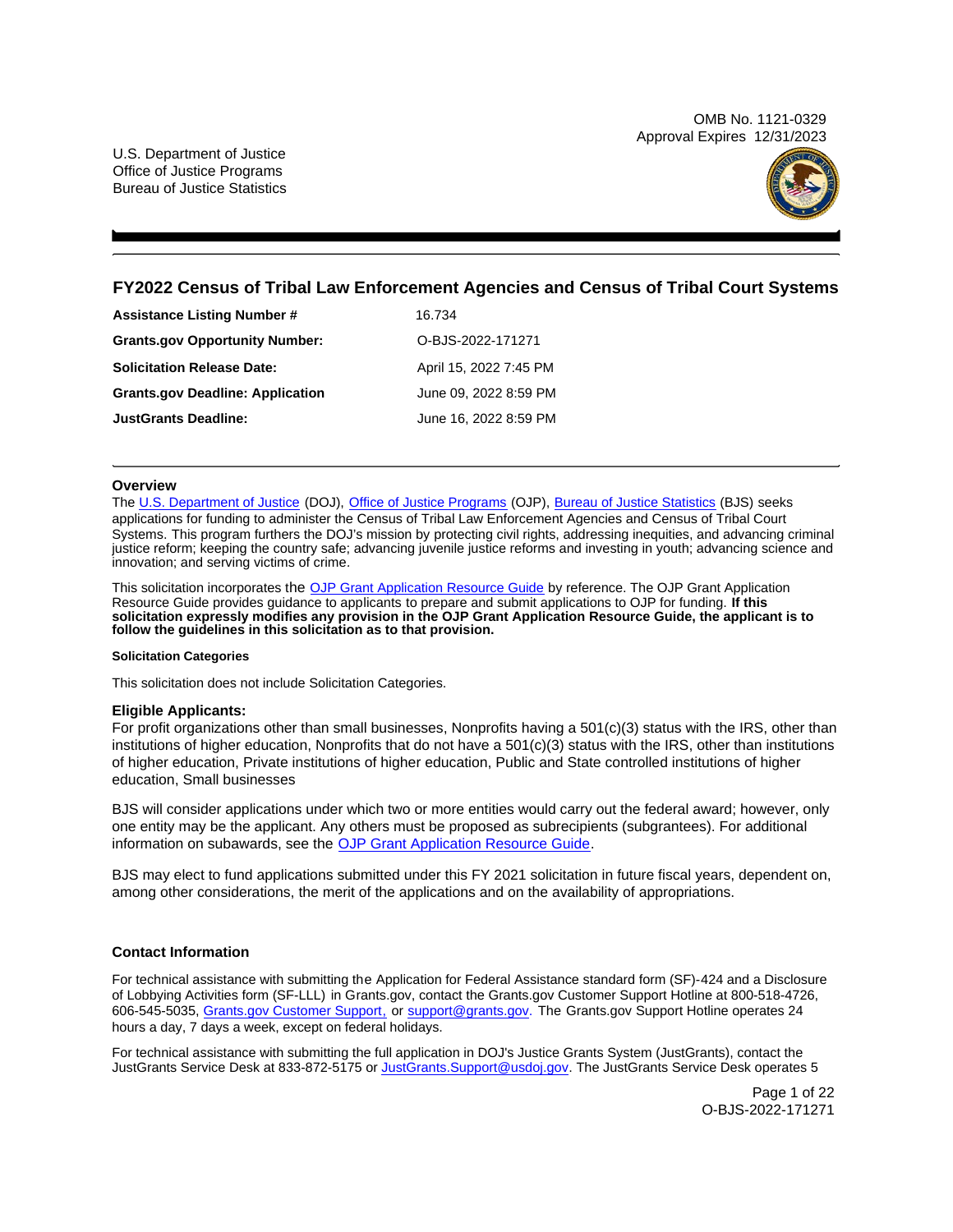a.m. to 9 p.m. eastern time Monday-Friday and 9 a.m. to 5 p.m. Saturday, Sunday, and Federal holidays.

For assistance with any other requirements of this solicitation, contact Steven W. Perry, Statistician, by telephone at 202-307-0765, or by email at [Askbjs@usdoj.gov](mailto:Askbjs@usdoj.gov?subject=22CTLEATCS) and include "CTLEATCS" in the subject.

## **Submission Information**

Applications will be submitted to DOJ in two steps:

**Step 1:** The applicant must submit by the [Grants.gov](https://Grants.gov) deadline the required Application for Federal Assistance standard form (SF)-424 and a Disclosure of Lobbying Activities (SF-LLL) form when they register in [Grants.gov](https://Grants.gov)  at [https://www.grants.gov/web/grants/register.html.](https://www.grants.gov/web/grants/register.html) To register in [Grants.gov,](https://Grants.gov) the applicant will need to ensure that its System for Award Management (SAM) registration is current.

**Step 2:** The applicant must then submit the **full application,** including attachments, in JustGrants at [JustGrants.usdoj.gov.](https://justicegrants.usdoj.gov/) To be considered timely, the full application must be submitted in JustGrants by the JustGrants application deadline. [OJP](https://www.ojp.gov/funding/apply/ojp-grant-application-resource-guide#apply) encourages applicants to review the "How to Apply" section in the OJP [Grant Application Resource Guide](https://www.ojp.gov/funding/apply/ojp-grant-application-resource-guide#apply) and the [JustGrants website](https://justicegrants.usdoj.gov/news) for more information, resources, and training.

## **Eligibility**

To advance Executive Order 13929 Safe Policing for Safe Communities, the Attorney General determined that all state, local, and university or college law enforcement agencies must be certified by an approved independent credentialing body or have started the certification process to be eligible for FY 2022 DOJ discretionary grant funding. To become certified, the law enforcement agency must meet two mandatory conditions: (1) the agency's use-of-force policies adhere to all applicable federal, state, and local laws and (2) the agency's use-of-force policies prohibit chokeholds except in situations where use of deadly force is allowed by law. The certification requirement also applies to law enforcement agencies receiving DOJ discretionary grant funding through a subaward. For detailed information on this certification requirement, please visit <https://cops.usdoj.gov/SafePolicingEO>to access the Standards for Certification on Safe Policing for Safe Communities, the Implementation Fact Sheet, and the List of Designated Independent Credentialing Bodies.

All recipients and subrecipients (including any for-profit organization) must forgo any profit or management fee.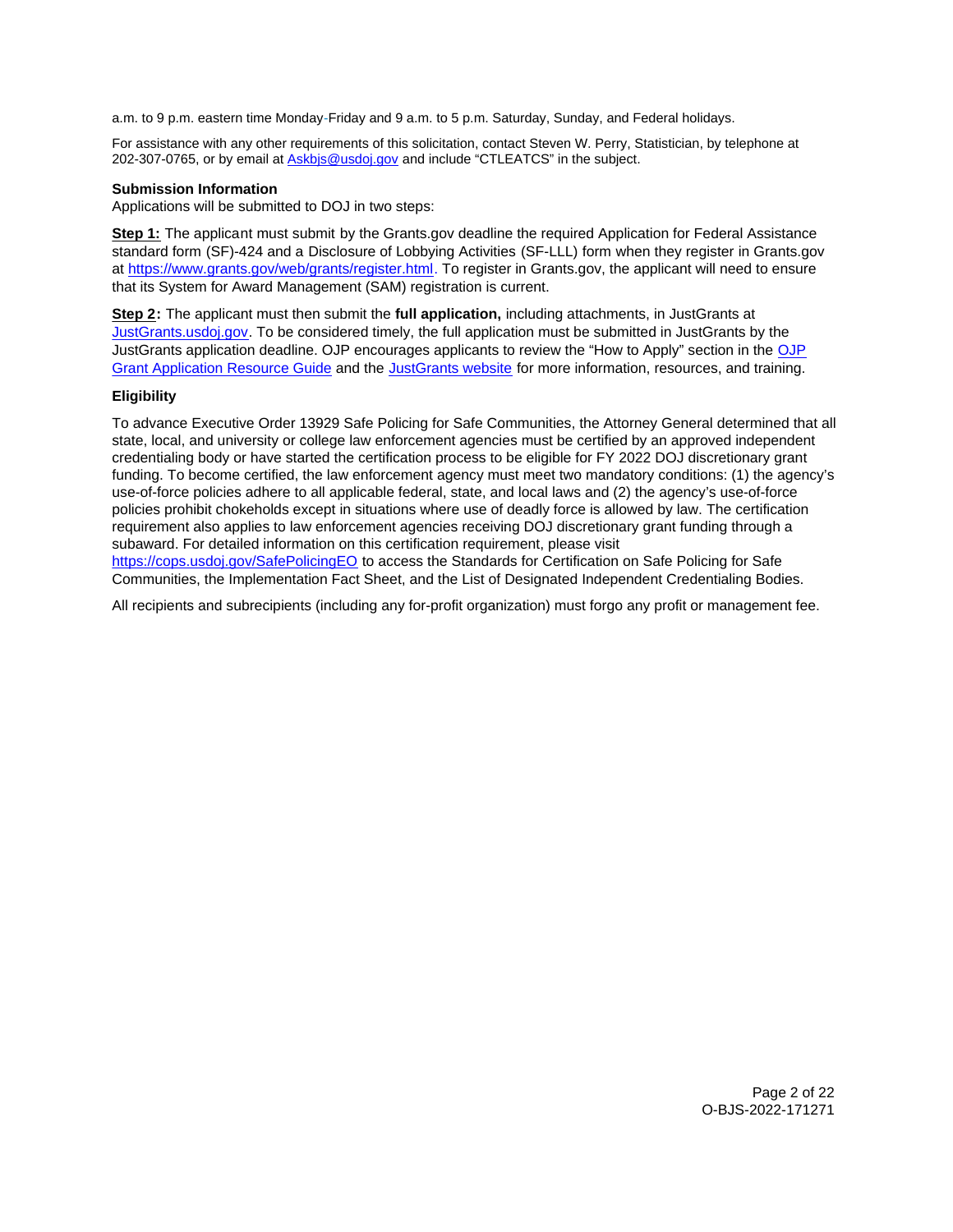# **Contents**

| Contact Information                                                                            | 1               |
|------------------------------------------------------------------------------------------------|-----------------|
| <b>Program Description</b>                                                                     | 5               |
| Overview                                                                                       | 5               |
| <b>Statutory Authority</b>                                                                     | 5               |
| Specific Information                                                                           | 5               |
| Goals, Objectives, Deliverables, and Timeline                                                  | 5               |
| Evidence-Based Programs or Practices                                                           | 9               |
| Information Regarding Potential Evaluation of Programs and Activities                          | 9               |
| <b>Federal Award Information</b>                                                               | 9               |
| Awards, Amounts and Durations                                                                  | 9               |
| <b>Continuation Funding Intent</b>                                                             | 10              |
| Availability of Funds                                                                          | 10              |
| <b>Types of Awards</b>                                                                         | 10              |
| Financial Management and System of Internal Controls                                           | 10              |
| Cost Sharing or Matching Requirement                                                           | 10              |
| Pre-agreement Costs (also known as Pre-award Costs)                                            | 10              |
| Limitation on Use of Award Funds for Employee Compensation: Waiver                             | 10              |
| Prior Approval, Planning, and Reporting of Conference/Meeting/Training Costs                   | 10              |
| Costs Associated with Language Assistance (if applicable)                                      | 10              |
| Information System Security and Privacy Requirements                                           | 11              |
| <b>Eligibility Information</b>                                                                 | 11              |
| Application and Submission Information                                                         | 12 <sup>°</sup> |
| Information to Complete the Application for Federal Assistance (SF-424)                        | 12 <sup>°</sup> |
| Standard Applicant Information (JustGrants 424 and General Agency Information)                 | 12 <sub>2</sub> |
| Proposal Abstract                                                                              | 12 <sup>2</sup> |
| <b>Proposal Narrative</b>                                                                      | 12 <sup>2</sup> |
| Goals, Objectives, Deliverables, and Timeline                                                  | 13              |
| <b>Budget and Associated Documentation</b>                                                     | 14              |
| Budget Worksheet and Budget Narrative (Web-based Form)                                         | 14              |
| Indirect Cost Rate Agreement (if applicable)                                                   | 14              |
| <b>Employee Compensation Waiver</b>                                                            | 14              |
| Financial Management Questionnaire (including applicant disclosure of high-risk status)        | 14              |
| Disclosure of Process Related to Executive Compensation                                        | 14              |
| <b>Additional Application Components</b>                                                       | 14              |
| <b>Tribal Authorizing Resolution</b>                                                           | 14              |
| Research and Evaluation Independence and Integrity Statement                                   | 14              |
| <b>Human Subjects Protection</b>                                                               | 14              |
| <b>Privacy Certificate</b>                                                                     | 14              |
| <b>Disclosures and Assurances</b>                                                              | 15              |
| Disclosure of Lobbying Activities                                                              | 15              |
| <b>DOJ Certified Standard Assurances</b>                                                       | 15              |
| Applicant Disclosure of Duplication in Cost Items                                              | 15              |
| DOJ Certifications Regarding Lobbying; Debarment, Suspension and Other Responsibility Matters; |                 |
| and Drug-Free Workplace Requirements                                                           | 15              |
| Applicant Disclosure and Justification - DOJ High Risk Grantees (if applicable)                | 15              |
| How to Apply                                                                                   | 15              |
| Submission Dates and Time                                                                      | 15              |
|                                                                                                |                 |

Page 3 of 22 O-BJS-2022-171271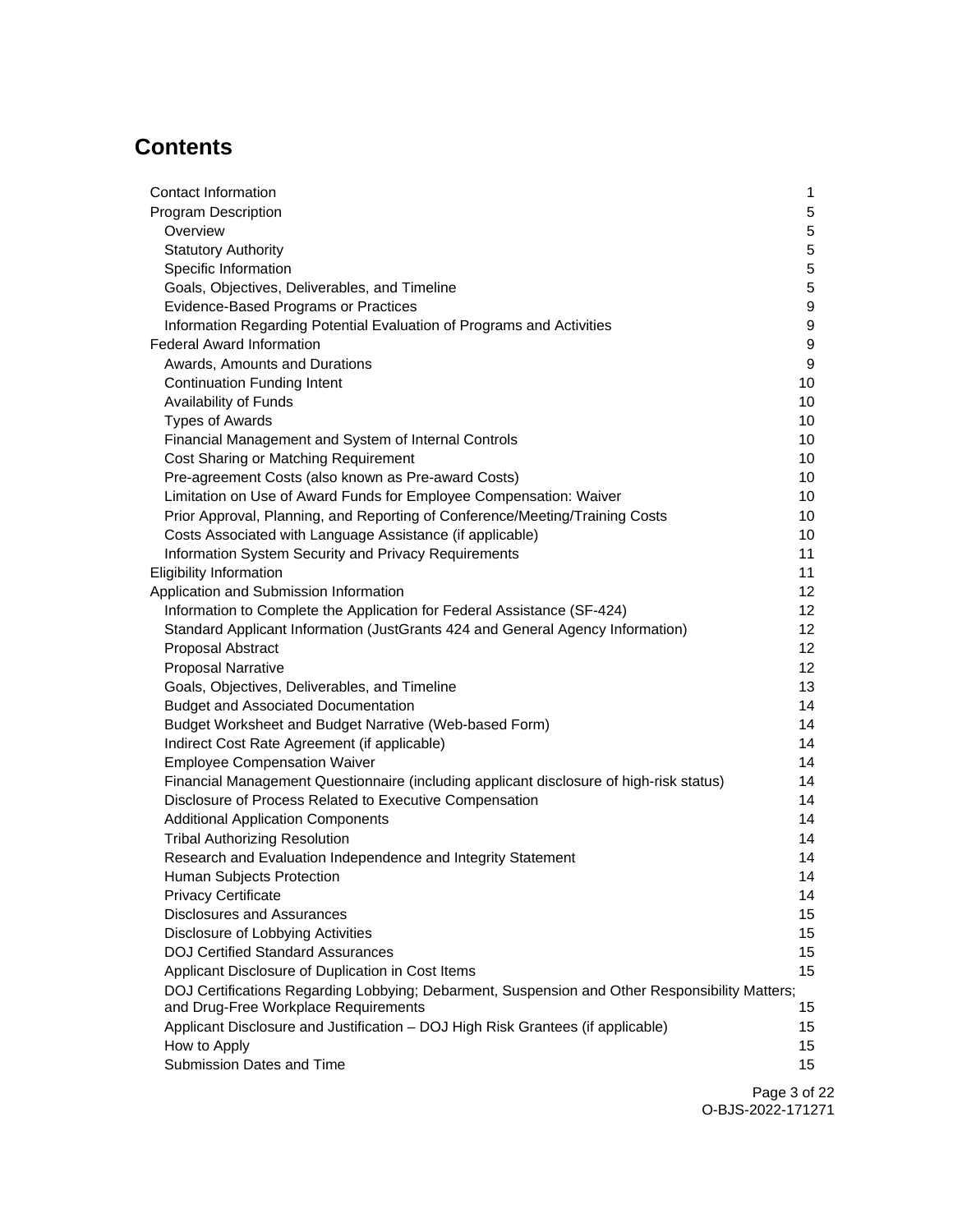| Application Review Information                                          | 16 |
|-------------------------------------------------------------------------|----|
| <b>Review Criteria</b>                                                  | 16 |
| <b>Review Process</b>                                                   | 17 |
| <b>Federal Award Administration Information</b>                         | 17 |
| <b>Federal Award Notices</b>                                            | 17 |
| Administrative, National Policy, and Other Legal Requirements           | 17 |
| Information Technology (IT) Security Clauses                            | 17 |
| General Information about Post-Federal Award Reporting Requirements     | 17 |
| Federal Awarding Agency Contact(s)                                      | 18 |
| Other Information                                                       | 18 |
| Freedom of Information and Privacy Act (5 U.S.C. 552 and 5 U.S.C. 552a) | 18 |
| Provide Feedback to OJP                                                 | 18 |
| <b>Performance Measures</b>                                             | 19 |
| <b>Application Checklist</b>                                            | 21 |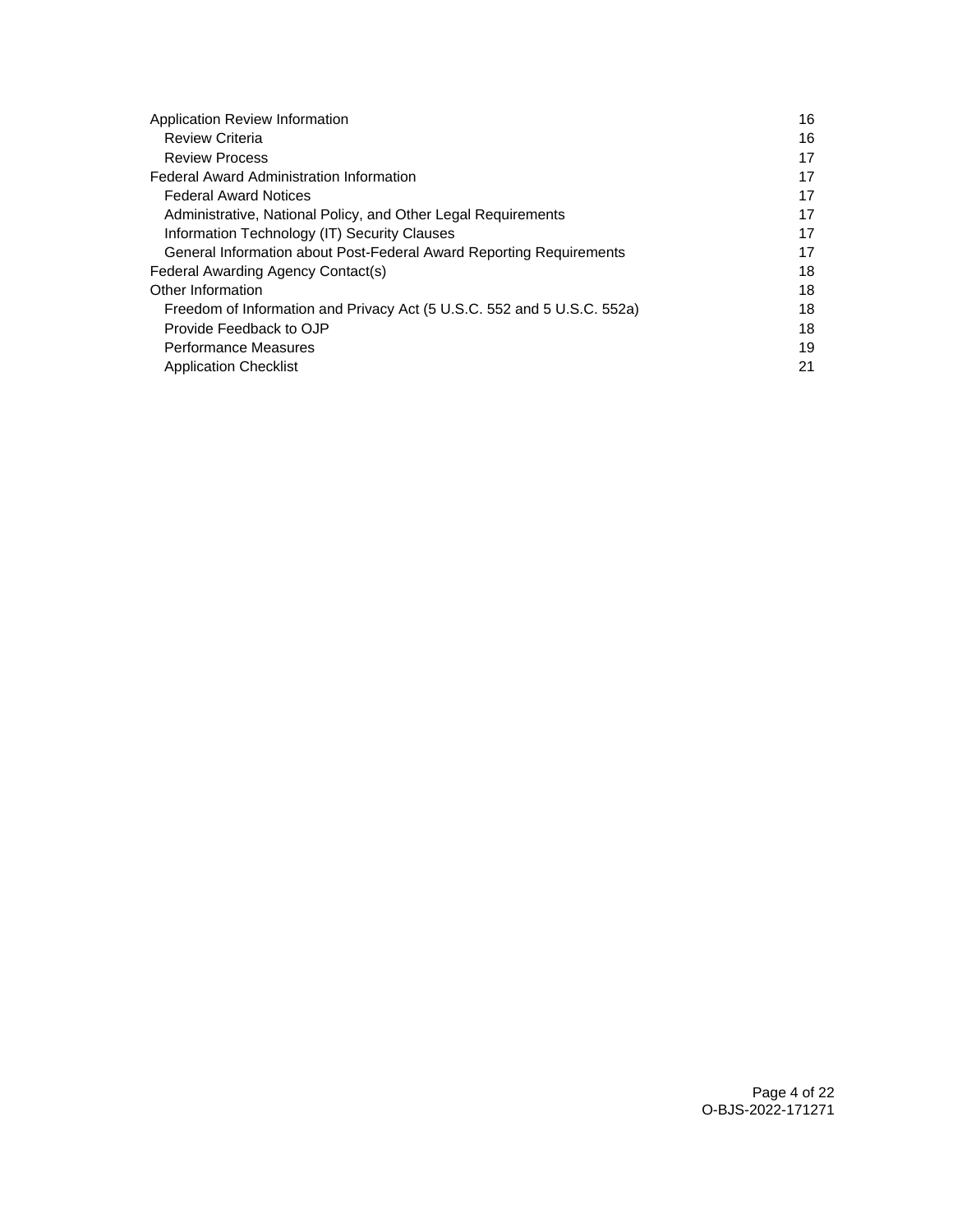## <span id="page-4-0"></span>**Program Description**

#### **Overview**

OJP is committed to advancing work that promotes civil rights and racial equity, increases access to justice, supports crime victims and individuals impacted by the justice system, strengthens community safety and protects the public from crime and evolving threats and builds trust between law enforcement and the community. The Tribal Law and Order Act, enacted on July 29, 2010, requires the Bureau of Justice Statistics (BJS) to establish and implement a tribal data collection system (P.L. 111–211, 124 Stat. 2258 § 251(b)). The Census of Tribal Law Enforcement Agencies (CTLEA) and the Census of Tribal Court Systems (CTCS) help fulfill BJS's legislative mandate. This program includes (1) convening an expert panel and conducting stakeholder engagement, (2) developing the questionnaires for the CTLEA and CTCS, (2) updating the universe frames, (3) fielding the CTLEA and CTCS, (4) cleaning and validating data, and (5) delivering raw data files, final datasets, and documentation.

## **Statutory Authority**

34 U.S.C. §10132

#### **Specific Information**

Tribal justice agencies serve a vital role in our nation's criminal justice system and Indian country, protecting tribal sovereignty and ensuring the safety of tribal members and communities. BJS conducted the first National Survey of Tribal Court Systems (NSTCS) in 2014 and the first Census of Tribal Law Enforcement Agencies (CTLEA) in 2019.

The 2014 NSTCS captured data from the tribal courts and Bureau of Indian Affairs (BIA) Code of Federal Regulation (CFR) courts on their administration and operational characteristics, including the number and types of courts, subject- and person-level jurisdiction exercised, sources of operational funding, handling of juvenile or Indian Child Welfare Act matters, and various aspects of courthouse workgroups–prosecutors, public defense and victim service programs. The information was published in Tribal Courts in the United States, 2014 (NCJ 301214, BJS web, July 2021).

The 2019 CTLEA collected data from tribal law enforcement agencies, including tribally operated agencies, BIA police agencies, and the Alaska State Police operating the Alaska Village Public Safety Officers program. The 2019 CTLEA provided a profile of tribal law enforcement by type of agency, the number of agencies and full-time sworn employees, jurisdictional authority, officer equipment and training, the number of calls for service and arrests, and functions performed on a regular basis.

#### **Goals, Objectives, Deliverables, and Timeline**

## **Goals**

This solicitation seeks a team to design and field the Census of Tribal Law Enforcement Agencies (CTLEA) and Census of Tribal Courts Systems (CTCS).

## **Objectives**

The CTLEA and CTCS are a 48-month program with the goal of providing accurate and timely statistics on tribal law enforcement agencies and tribal court systems. This 48-month program includes the following tasks: (1) convening an expert panel and conducting stakeholder engagement (2) developing the questionnaires for the CTLEA and CTCS, (2) updating the universe frames, (3) fielding the CTLEA and CTCS, (4) cleaning and validating data, and (5) delivering raw data files, final datasets, and documentation.

The CTLEA will collect data from tribally operated law enforcement agencies in the lower 48 states, BIA police agencies, and the Alaska State Police operating the Village Public Safety Officer's program in Alaska Native Villages. The CTLEA will capture information on tribal law enforcement jurisdiction; staffing characteristics; budgets and funding; equipment; administrative and management information systems; agency functions and office duties; cooperation agreements with other criminal justice entities; access to and participation in local, regional, state, and federal data systems; and work activity, including calls for service and arrests.

The CTCS will collect data from tribal court systems in the lower 48 states, judicial forums in Alaska Native

Page 5 of 22 O-BJS-2022-171271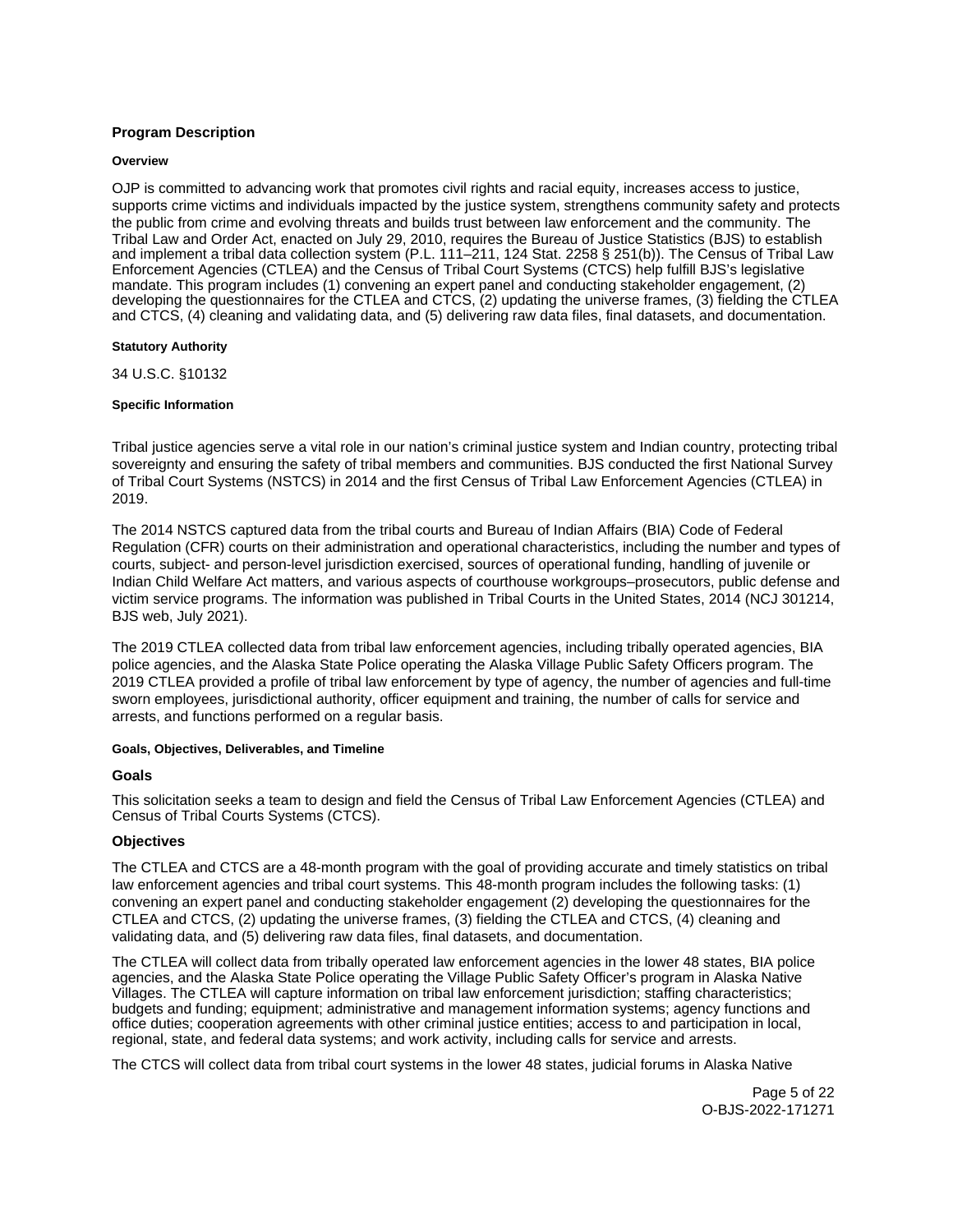Villages, and CFR Courts operated by the BIA. The CTCS will collect data on civil and criminal jurisdiction; the number and types of courts; staffing characteristics; budgets and sources of operational funding; case management systems; services and support provided; agreements with other criminal justice entities; work activity, including the number and types of cases filed and closed; and victim, probation, and reentry services.

In addition to core items replicated from the 2019 CTLEA and 2014 NSTCS, the censuses will measure emerging criminal justice issues affecting Indian country, including, but not limited to, opioid and substance abuse, human trafficking, elder abuse, violence against women, and missing and murdered indigenous persons. Customized survey instruments will be used for the various operators of courts and law enforcement agencies (i.e. tribes, BIA, and others as identified.).

## **Deliverables**

Consistent with the use of a cooperative agreement, BJS will be substantially involved in the program. This includes direct oversight and involvement in implementing the program but does not involve day-to-day program management. The following statement of work describes the scope of work necessary for the successful applicant to prepare, design, and carry out the CTLEA and CTCS and includes the main program deliverables with target dates.

The recipient should briefly describe how they would accomplish each task in the time frame specified and estimate the costs associated with each associated deliverable. This should include (1) a description of the specific strategies and/or approaches the applicant would employ to complete each task, (2) a description of the capabilities and demonstration of the expertise that will enable the applicant to complete each task, and (3) cost estimates for performing the work. The application must describe the applicant's knowledge and experience working with tribes and tribal justice agencies, describe their knowledge of the challenges and complexities associated with developing the survey instruments, propose strategies for achieving adequate response rates to minimize bias, and propose approaches to collecting data, developing and testing the survey instrument, administering the surveys, and ensuring data quality.

The recipient of funds will complete all work associated with successfully fielding and delivering data for this collection according to the time frames BJS establishes. The specific tasks for this collection are described below. The overall project period is January 1, 2023 through December 31, 2026. The main components and their target dates are—

- expert panel and stakeholder engagement, instrument development, universe frame updates, and clearance process: January 2023–February 2024
- data collection: July 2024–December 2025
- final data delivered to BJS: September 2026
- final technical report delivered to BJS: December 2026

The date ranges for the planning and data collection stages are purposely flexible to allow for the consideration of different approaches regarding concurrent or consecutive collection for the two censuses.

## **Task 1: Conduct project management activities (all years)**

A. Program timeline: Within the first month of the project, the recipient of funds will attend an in-person kickoff meeting with BJS to discuss proposed tasks, deliverables, and timelines. (BJS may approve a virtual meeting depending on current travel restrictions and other considerations.) The recipient of funds will then develop a proposed schedule, which will include dates for meetings, status reports, and task completions. The schedule should be designed to complete the data collection and associated tasks within the 48-month project period.

B. Communications strategy: The recipient of funds will maintain communication with BJS through regular meetings and status reports. Applications should include a communications strategy that addresses how the recipient of funds will keep BJS informed about program planning, development, and management.

C. Performance reports: The recipient of funds will—

1) provide semiannual reports on the status of the award, deliverables, and expenditures uploaded into the Department of Justice (DOJ) JustGrants system.

2) provide quarterly financial reports uploaded into JustGrants.

3) provide monthly written reports that update the status on areas such as tasks, timeline, and expenditures.

Page 6 of 22 O-BJS-2022-171271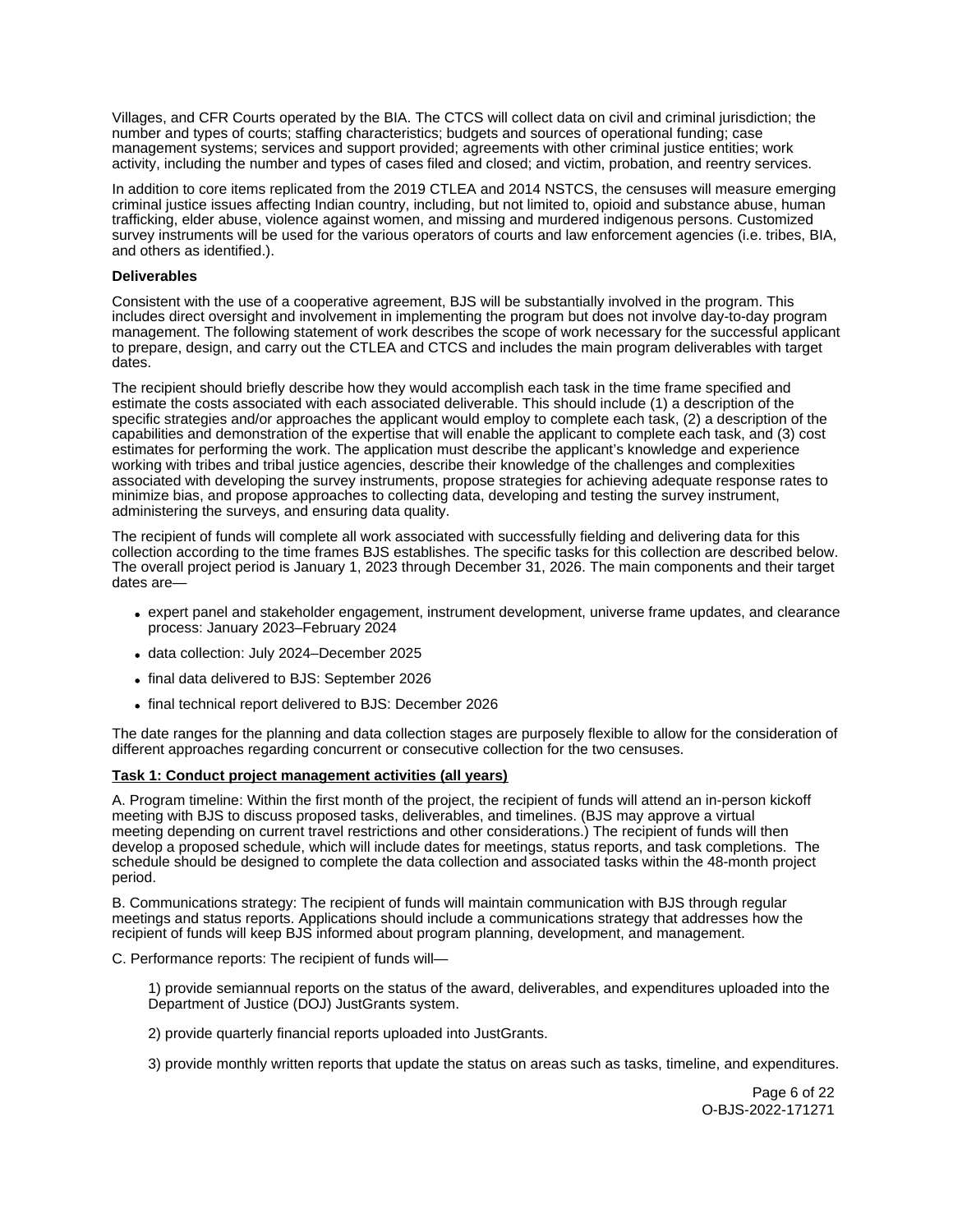4) during data collection, provide reports on the status of the number of interviews completed per reporting period, response rates, field costs or expenditures, and other metrics, as requested.

D. Meetings: The recipients of funds will attend the following meetings in person, unless BJS approves virtual attendance, including—

1) a kickoff meeting to discuss plans and schedule activities for the project period.

2) tribal justice expert panel and stakeholder engagement to review project goals and objectives, review the existing questionnaire, and to make recommendations on data collection methodology, questionnaire content, and respondent outreach.

3) a wrap-up meeting at the end of the project period to summarize project outcomes, to discuss lessons learned, and to make recommendations to BJS regarding future collections.

E. Data management plan: The recipient of funds is required to develop and maintain a BJS-approved data management plan (DMP). The DMP should provide general program information and describe the specific procedures by which the data collected under BJS's authority for the program will be collected or acquired, received, handled, processed, stored, transferred, and disposed of during the award period. For programs including information identifiable to a private person or personally identifiable information (PII), the DMP should complement the information provided in the Privacy Certificate (28 C.F.R. 22.23) to describe controls in place to protect data security and confidentiality. The recipient of funds will complete the DMP in collaboration with the BJS Program Manager and must submit it to BJS for review and approval no later than 60 days after the award start date. The award recipient must maintain an updated version of its DMP throughout the program period and must receive written BJS approval prior to making changes to the approved plan. The award recipient must submit, as applicable, an updated copy of the DMP for review with its semiannual performance reports and at any time upon the request of BJS.

Required deliverables: (1) A written timeline for the entire program (all tasks) with the design and program tasks more fully specified, (2) biweekly program meetings, (3) semiannual reports as required by OJP, (4) quarterly financial reports as required by OJP, (5) performance reports due within 15 business days after the end of each month or at a time determined mutually between BJS and the successful applicant, and (6) a DMP due within 60 days of the award start date.

## **Task 2: Convene a tribal justice expert panel and conduct stakeholder engagement**

The recipient of funds will convene an expert panel to include tribal leadership, representatives of tribal associations and groups, and other experts in tribal justice administration, including law enforcement and courts, to solicit feedback concerning these statistical collections. The expert panel will meet in-person at least once, unless BJS approves a virtual conference instead. The panel will address both censuses, with the possibility of some breakout sessions for court-specific and law enforcement-specific topics. Additionally, the recipient will identify and attend appropriate tribal-related meetings in person (or virtually, if BJS approves) to solicit further input.

Upon gathering feedback from the expert panel and other stakeholders, the recipient of funds will provide BJS a written report of recommendations regarding data collection methodology, questionnaire content, and respondent outreach.

Required deliverables: (1) tribal justice expert panel, (2) panel participant list, (3) panel meeting schedule, and (4) panel and stakeholder recommendation report.

## **Task 3: Update universe list of all tribal law enforcement agencies and courts systems in the U.S.**

As this project involves censuses of tribal law enforcement agencies and court systems in the United States, an accurate and complete frame is critical for meeting the goals of the project. The CTLEA will include all tribally operated law enforcement agencies, BIA police agencies, and the Alaska State Police reporting on behalf of Village Public Safety Officer's program. BJS will provide the list of tribal law enforcement agencies in the 2019 CTLEA universe. The recipient will validate this list and develop an updated contact list for all tribally operated law enforcement agencies and BIA police agencies.

The CTCS will include all tribally operated court systems, Alaskan Village Courts or judicial forums, and BIA CFR Courts. BJS will provide the list of tribal court systems used in the 2014 NSTCS. The recipient will validate this list and develop an updated contact list for all tribally operated court systems, Alaskan Village courts or judicial forums, and BIA CFR Courts.

> Page 7 of 22 O-BJS-2022-171271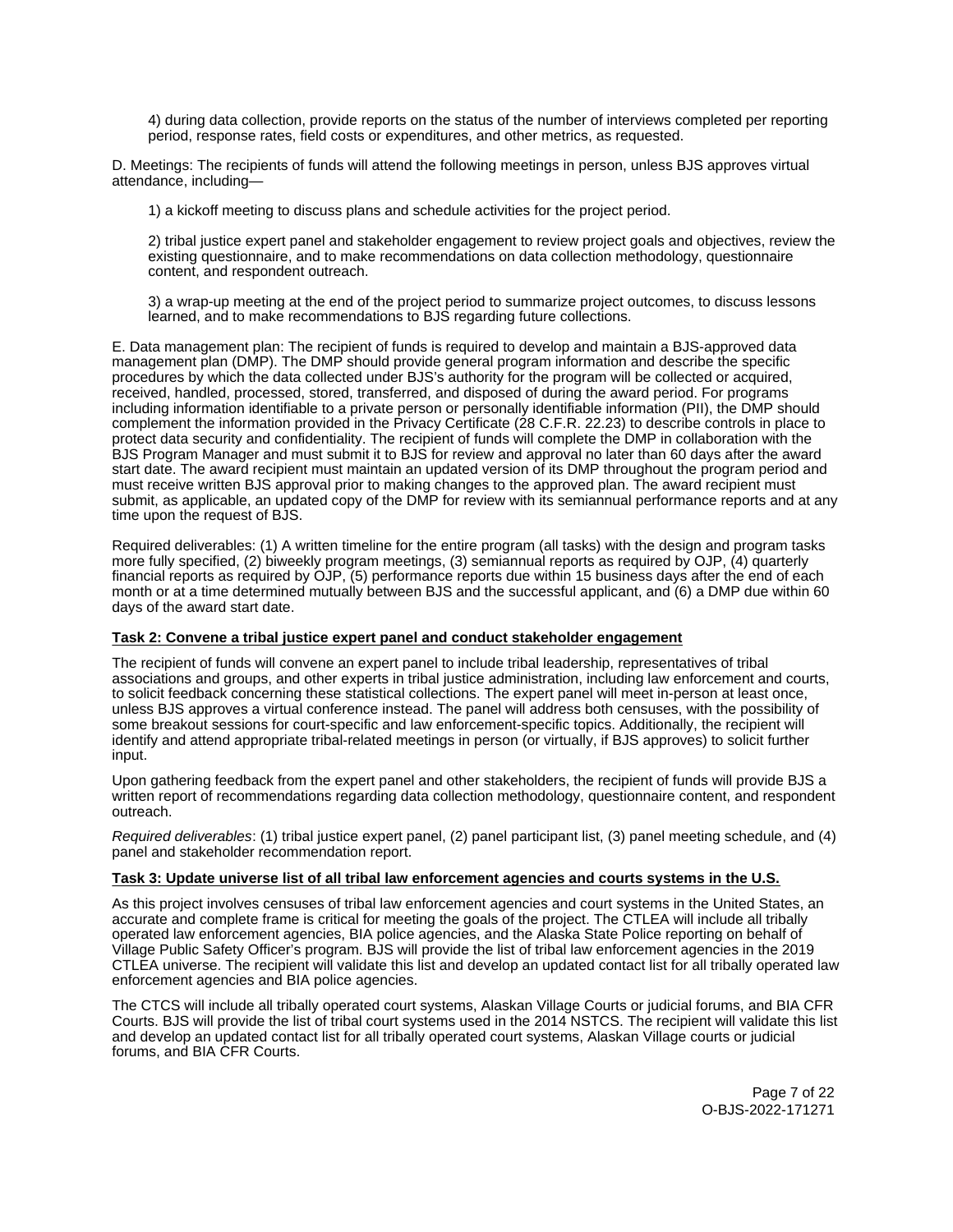Required deliverables: (1) CTLEA universe frame, and (2) CTCS universe frame.

## **Task 4: Create a directory of tribes and reservations**

The recipient of funds will develop a directory of all federally recognized tribes (currently 574) and their associated reservations or lands. The directory will include federally recognized tribe names, population characteristics, geographic information, and jurisdictional information. This directory will facilitate linking various tribal data across topics and years. The recipient of funds will conduct an initial feasibility assessment and will report to BJS 1) whether the scope should be limited to the approximately 250 tribes with justice agencies, and 2) which information should be collected via the censuses themselves and which requires auxiliary research or data sources. BJS may reduce the scope of this task based on the recommendations.

Required deliverables: Directory of Tribes and Reservations.

## **Task 5: Design census questionnaires**

The recipient of funds will work with BJS, the tribal justice expert panel, and tribal justice professionals to update and prepare the CTLEA and CTCS instruments. The recipient of funds will prepare draft versions of the CTLEA and CTCS questionnaires to be cognitively tested.

The recipient of funds will prepare one or more OMB generic clearance for the cognitive testing of the CTLEA and CTCS surveys. Once draft instruments are developed, the recipient will cognitively test the surveys to assess the feasibility and wording of the questions. The recipient will work with BJS to evaluate the results of the cognitive testing and adjust the instrument as necessary. The final questionnaires will be approved by BJS prior to administration.

For CTLEA, the recipient of funds will create three versions of the questionnaire, to account for different collection needs for tribally operated law enforcement agencies, BIA police agencies, and the Alaska State Police reporting on behalf of the Village Public Safety Officer's program. For CTSC, the recipient of funds will create three questionnaires, to account for different collection needs for the tribal courts within the lower 48 states, judicial forums in Alaska Native Villages, and CFR Courts operated by the BIA.

For each census, the recipient of funds will develop an online survey instrument, which respondents will complete through a secure web portal. The recipient of funds will also create paper surveys to use when necessary. The recipient of funds will provide BJS with program specifications, including data checks, for the web instruments, in time for BJS to also conduct testing and provide feedback prior to administration. Working with BJS, the recipient will draft all the survey administration communication materials, including notification and invitation emails and letters, reminder communications, and thank-you emails.

Required deliverables: (1) CTLEA OMB generic clearance package, (2) CTLEA cognitive test, (3) CTLEA cognitive test report, (4) CTLEA web instruments and related specifications, (5) CTLEA paper questionnaires, (6) CTCS OMB generic clearance package, (7) CTCS cognitive test, (8) CTCS cognitive test report, (9) CTCS web instruments and related specifications, and (10) CTCS paper questionnaires.

## **Task 6: Prepare OMB clearance package**

The recipient of funds will provide BJS draft materials for OMB clearance for the CTLEA and CTCS. Materials for the full data collection include the 60-day and 30-day notices, Form 83-I, the supporting statements, and copies of all survey documents, including but not limited to questionnaires, all instructions and follow-up documents, and any telephone scripts. BJS will provide sample documents as needed. Applicants should plan on a period of 6 months to obtain clearance, which includes BJS internal review.

Required deliverables: 1) CTLEA OMB clearance materials, 2) CTCS OMB clearance materials.

#### **Task 7: Conduct data collection and nonresponse follow-up**

Routine contact with the tribes and knowledge about tribal relations among various levels of government will be important, and the ability to coordinate and facilitate trust and cooperation among tribal members participating in the survey will be essential. Special attention will be needed to obtain participation from respondents in remote areas with limited phone and/or postal access, such as judicial forums in Alaska Native Villages for the CTCS.

For each census, the recipient of funds will provide a detailed plan on the survey protocols, including quality control procedures and administration techniques to ensure at least an 85% survey response rate and item response rate within the collection period. The recipient's data collection system will prioritize web-based survey completion, but will accommodate survey responses submitted through the mail, fax, or other means in hard-toreach areas.

According to the 2014 National Survey of Tribal Court Systems and the 2019 CTLEA, approximately 250 tribal

Page 8 of 22 O-BJS-2022-171271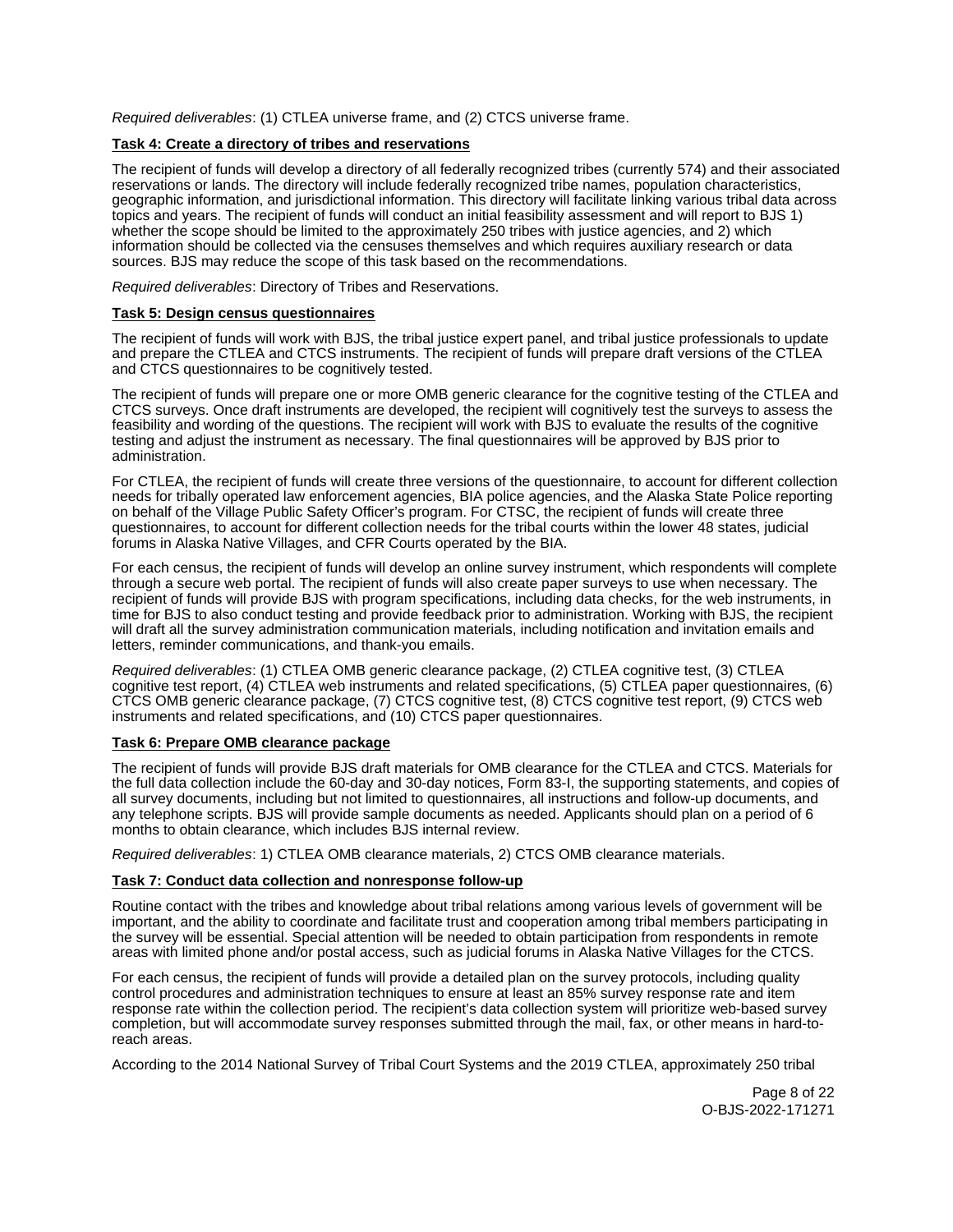<span id="page-8-0"></span>law enforcement agencies and court systems operate in the lower 48 states, either operated by a tribe or by BIA. In addition, about 229 federally recognized Alaska Native Villages are located across the state. For each responding tribe/entity, the two censuses will in almost all cases be directed to different contacts.

The recipient of funds will develop proposed data edits, nonresponse follow-up and adjustment procedures, and data documentation for BJS review. BJS may request a nonresponse bias analysis and/or item imputation.

Required deliverables: (1) CTLEA data collection plan; (2) CTLEA marketing plan and materials; (3) CTLEA nonresponse follow-up strategy; (4) CTLEA data collection performance reports; (5) CTLEA nonresponse bias analysis and/or item imputation procedures, if requested; (6) CTLEA preliminary raw data at 50%, 75%, and 85% response rate in SPSS and Excel; (7) CTLEA: documentation of modifications to the raw data file; (8) CTCS data collection plan; (9) CTCS marketing plan and materials; (10) CTCS nonresponse follow-up strategy; (11) CTCS data collection performance reports; (12) CTCS nonresponse bias analysis and/or item imputation procedures, if requested; (13) CTCS preliminary raw data at 50%, 75%, and 85% response rate in SPSS and Excel; and (14) CTCS: documentation of modifications to the raw data file.

#### **Task 8: Conduct and document data processing**

The recipient of funds will deliver the final CTLEA and CTCS data files and associated documentation to BJS. The data files should be delivered to BJS in SPSS and MS Excel formats. Supporting documentation should include, but is not limited to, a comprehensive codebook with data coding; variable and value labels; any recoding implemented during the data cleaning process; methods used for dealing with missing data; any data allocations, imputations, or nonresponse adjustments; and all program code used to generate data. Data and documentation will be posted on the BJS website, and the data will be archived at the Inter-University Consortium for Political and Social Research at the University of Michigan.

Required deliverables: (1) CTLEA datasets, in SPSS and MS Excel formats; (2) CTLEA codebook; (3) CTLEA documentation; (4) CTCS datasets, in SPSS and MS Excel formats; (5) CTCS codebook; and (6) CTCS documentation.

## **Task 9: Prepare technical report**

The recipient will deliver an overall summary of the work and results of the project funded by BJS under this solicitation. Among other things, the project report will address the purpose of the project; project design and methods; data cleaning, editing and weighting procedures; implications for criminal justice policy and practice in the United States and Indian country; and recommendations for future work in this area. The project report will be a minimum of 20 double-spaced pages with separate chapters for the CTLEA and CTCS and is to be submitted 90 days prior to the end of the project period for BJS review and comment.

## Required deliverables: Technical report

The Goals, Objectives, and Deliverables are directly related to the performance measures that show the completed work's results, as discussed in the Application and Submission Information section.

#### **Evidence-Based Programs or Practices**

OJP strongly encourages the use of data and evidence in policymaking and program development for criminal justice, juvenile justice, and crime victim services. For additional information and resources on evidence-based programs or practices, see the [OJP Grant Application Resource Guide.](https://www.ojp.gov/funding/apply/ojp-grant-application-resource-guide#evidence-based)

#### **Information Regarding Potential Evaluation of Programs and Activities**

OJP may conduct or support an evaluation of the programs and activities funded under this solicitation. For additional information, see the [OJP Grant Application Resource Guide](https://www.ojp.gov/funding/apply/ojp-grant-application-resource-guide#potential-evaluation) section entitled "Information Regarding Potential Evaluation of Programs and Activities."

#### **Federal Award Information**

**Solicitation Categories** 

This solicitation does not include Solicitation Categories.

**Awards, Amounts and Durations** 

**Anticipated Number of Awards Anticipated Maximum Dollar Amount of Awards**  1 \$1,500,000.00

Page 9 of 22 O-BJS-2022-171271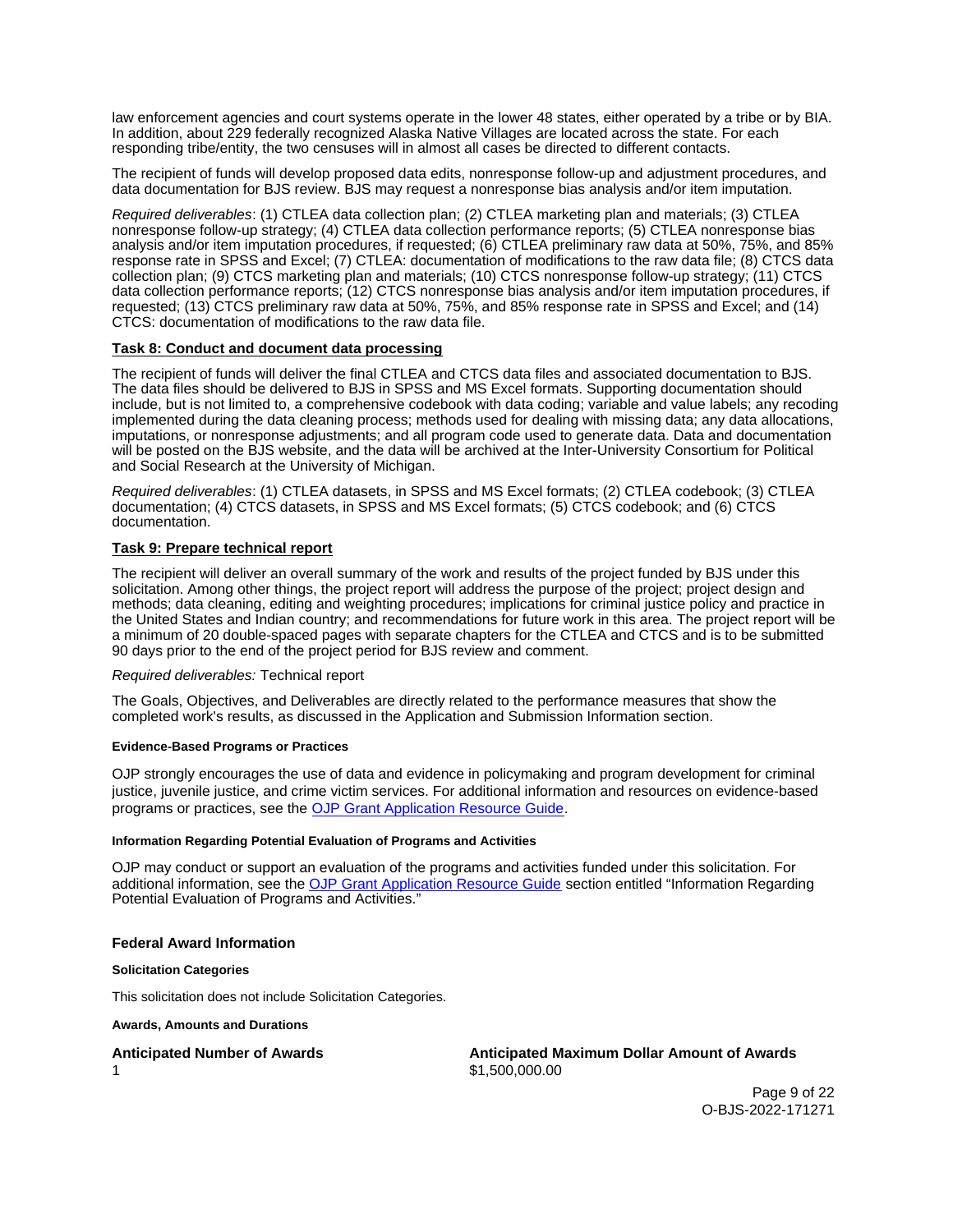1/1/23 12:00 AM 48

<span id="page-9-0"></span>**Period of Performance Start Date Mate Review Period of Performance Duration (Months)** 

## **Anticipated Total Amount to be Awarded Under Solicitation**  \$1,500,000.00

#### **Continuation Funding Intent**

BJS may, in certain cases, provide additional funding in future years to awards made under this solicitation through continuation awards. OJP will consider, among other factors, OJP's strategic priorities, a recipient's overall management of the award, and the award-funded work's progress, when making continuation award decisions.

#### **Availability of Funds**

This solicitation, and awards (if any are made) under this solicitation, are subject to the availability of appropriated funds and to any modifications or additional requirements that may be imposed by the agency or by law. In addition, nothing in this solicitation is intended to, and does not, create any right or benefit, substantive or procedural, enforceable at law or in equity by any party against the United States, its departments, agencies, or entities, its officers, employees, or agents, or any other person.

## **Types of Awards**

BJS expects to make awards under this solicitation as cooperative agreements, which provide for OJP to have substantial involvement in carrying out award activities. See the "Administrative, National Policy, and Other Legal Requirements" section of the [OJP Grant Application Resource Guide](https://www.ojp.gov/funding/apply/ojp-grant-application-resource-guide#administrative) for additional information.

#### **Financial Management and System of Internal Controls**

Award recipients and subrecipients (including recipients or subrecipients that are pass-through entities) must, as described in the Part 200 Uniform Requirements as set out at 2 C.F.R. 200.303, comply with standards for financial and program management. See the [OJP Grant Application Resource Guide](https://www.ojp.gov/funding/apply/ojp-grant-application-resource-guide#fm-internal-controls) for additional information.

#### **Cost Sharing or Matching Requirement**

This solicitation does not require a match.

## **Pre-agreement Costs (also known as Pre-award Costs)**

See the [OJP Grant Application Resource Guide](https://www.ojp.gov/funding/apply/ojp-grant-application-resource-guide#pre-agreement-costs) information on Pre-agreement Costs (also known as Pre-award Costs).

#### **Limitation on Use of Award Funds for Employee Compensation: Waiver**

See the [OJP Grant Application Resource Guide](https://www.ojp.gov/funding/apply/ojp-grant-application-resource-guide#limitation-use-award) information on the Limitation on Use of Award Funds for Employee Compensation; Waiver.

#### **Prior Approval, Planning, and Reporting of Conference/Meeting/Training Costs**

See the [OJP Grant Application Resource Guide](https://www.ojp.gov/funding/apply/ojp-grant-application-resource-guide#prior-approval) for information on Prior Approval, Planning, and Reporting of Conference/Meeting/Training Costs.

#### **Costs Associated with Language Assistance (if applicable)**

See the [OJP Grant Application Resource Guide](https://www.ojp.gov/funding/apply/ojp-grant-application-resource-guide#costs-associated) for information on Costs Associated with Language Assistance.

Page 10 of 22 O-BJS-2022-171271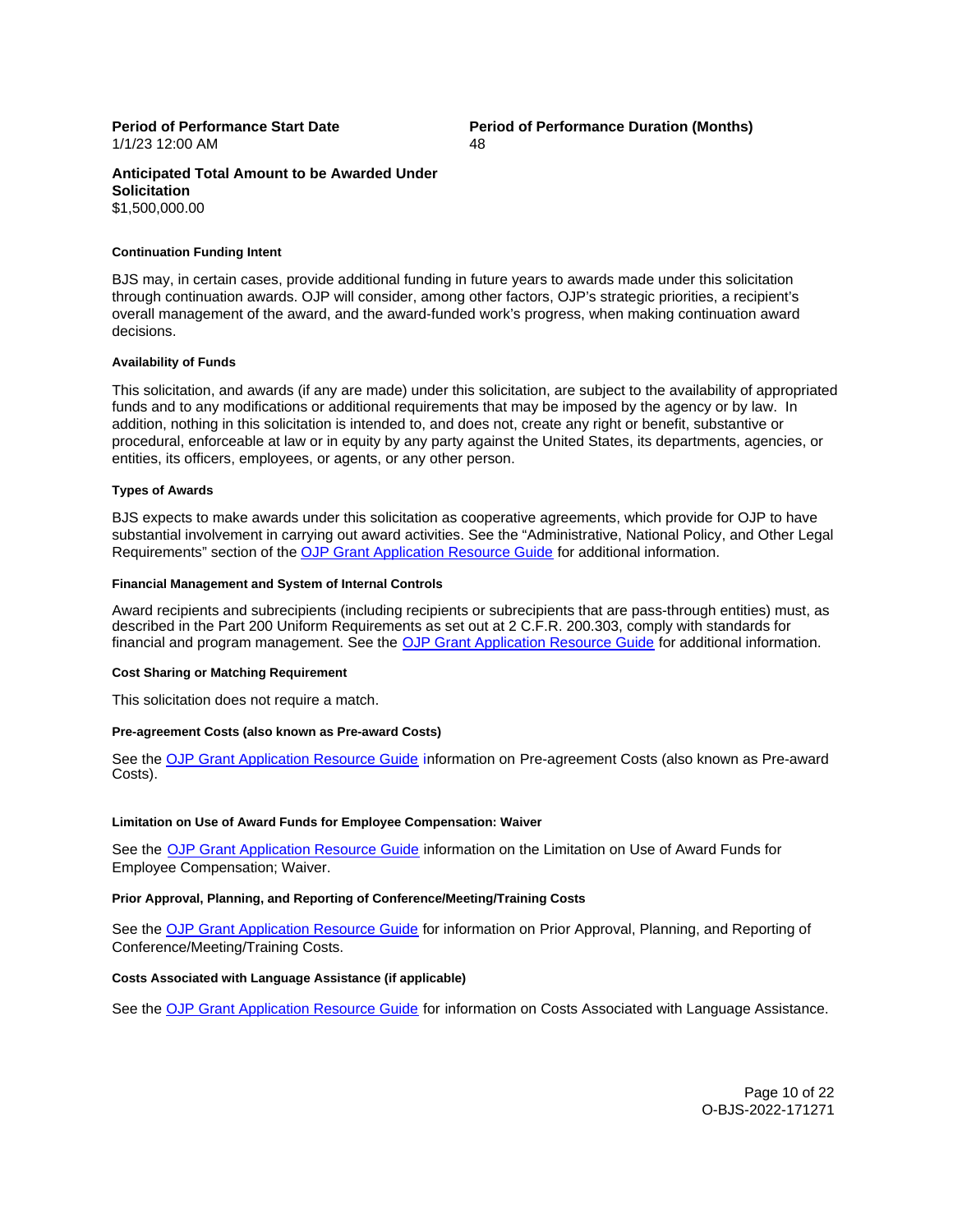#### <span id="page-10-0"></span>**Information System Security and Privacy Requirements**

Award recipients and subrecipients that serve as BJS data collection agents to collect, receive, handle, maintain, transfer, process, store, or disseminate information under BJS's authority in conjunction with the funded activities, including information identifiable to a private person and PII (e.g., names; Social Security numbers; last-known addresses; or FBI, state, or Department of Correction ID numbers, must maintain the appropriate administrative, physical, and technical safeguards to ensure that information systems are adequately secured and protected against unauthorized disclosure, in accordance with applicable federal laws, regulations, and other authorities.

Specifically, BJS award recipients and subrecipients are required to do the following, as applicable:

- Comply with the data security and confidentiality provisions detailed in 28 C.F.R. Part 22.
- Follow the [DOJ Cybersecurity and Privacy Rules of Behavior for General Users,](https://dojnet.doj.gov/jmd/ocio/ocio-document_library/cs/7-DOJ_Rules_of_Behavior/rob-general-users.pdf) which pertain to the use, security, and acceptable level of risk for DOJ systems and applications.
- Adhere to National Institute of Standards and Technology ([NIST\)](https://www.nist.gov/cybersecurity) guidelines to categorize the sensitivity of all data collected or maintained on behalf of BJS.
- Once the system has been categorized, secure data in accordance with the Risk Management Framework specified in [NIST SP 800-37 rev. 2.](https://doi.org/10.6028/NIST.SP.800-37r2)
- Employ adequate controls to ensure data are not comingled with any other data set or product without the express written consent of BJS.
- Reduce the volume of PII collected, used, or retained to the minimum necessary.
- Limit access to identifiable data to only those individuals who must have such access.
- Limit use of identifiable data to only the purposes for which it was approved.
- Follow BJS's established security incident notification procedures, including notifying BJS and the appropriate DOJ officials, within one hour of discovery, of all security incidents involving PII or other sensitive information collected or maintained in conjunction with BJS-funded activities.
- Log all computer-readable data extracts from databases holding sensitive information and ensure that each extract including sensitive data has been erased within 90 days or that its use is still required.
- Ensure all contracts involving the processing and storage of PII comply with DOJ policies on remote access and security incident reporting.
- Complete data security and confidentiality trainings, as applicable.
- Employ formal sanctions for anyone failing to comply with DOJ policy and procedures, in accordance with applicable laws and regulations.

Further, BJS award recipients that receive funding for projects that involve collecting, acquiring, storing, receiving, or transferring data under BJS's authority are required to develop and maintain a BJS-approved DMP that describes how the data collected under BJS's authority for the program will be collected or acquired, received, handled, processed, stored, transferred, and disposed.

Applicants are advised that OJP may audit the information systems that are used by award recipients during the performance period, to assess compliance with federal laws and regulations related to data management and security.

BJS encourages prospective applicants to review the relevant security and privacy provisions of the BJS Data Protection Guidelines, which summarize the federal statutes, regulations, and other authorities that govern data collected and maintained under BJS's authority. The guidelines are available at: [https://bjs.ojp.gov/sites/g/files/xyckuh236/files/media/document/bjs\\_data\\_protection\\_guidelines.pdf.](https://bjs.ojp.gov/sites/g/files/xyckuh236/files/media/document/bjs_data_protection_guidelines.pdf)

## **Eligibility Information**

For eligibility information, see the solicitation cover page.

For information on cost sharing or match requirements, see the "Federal Award Information" section.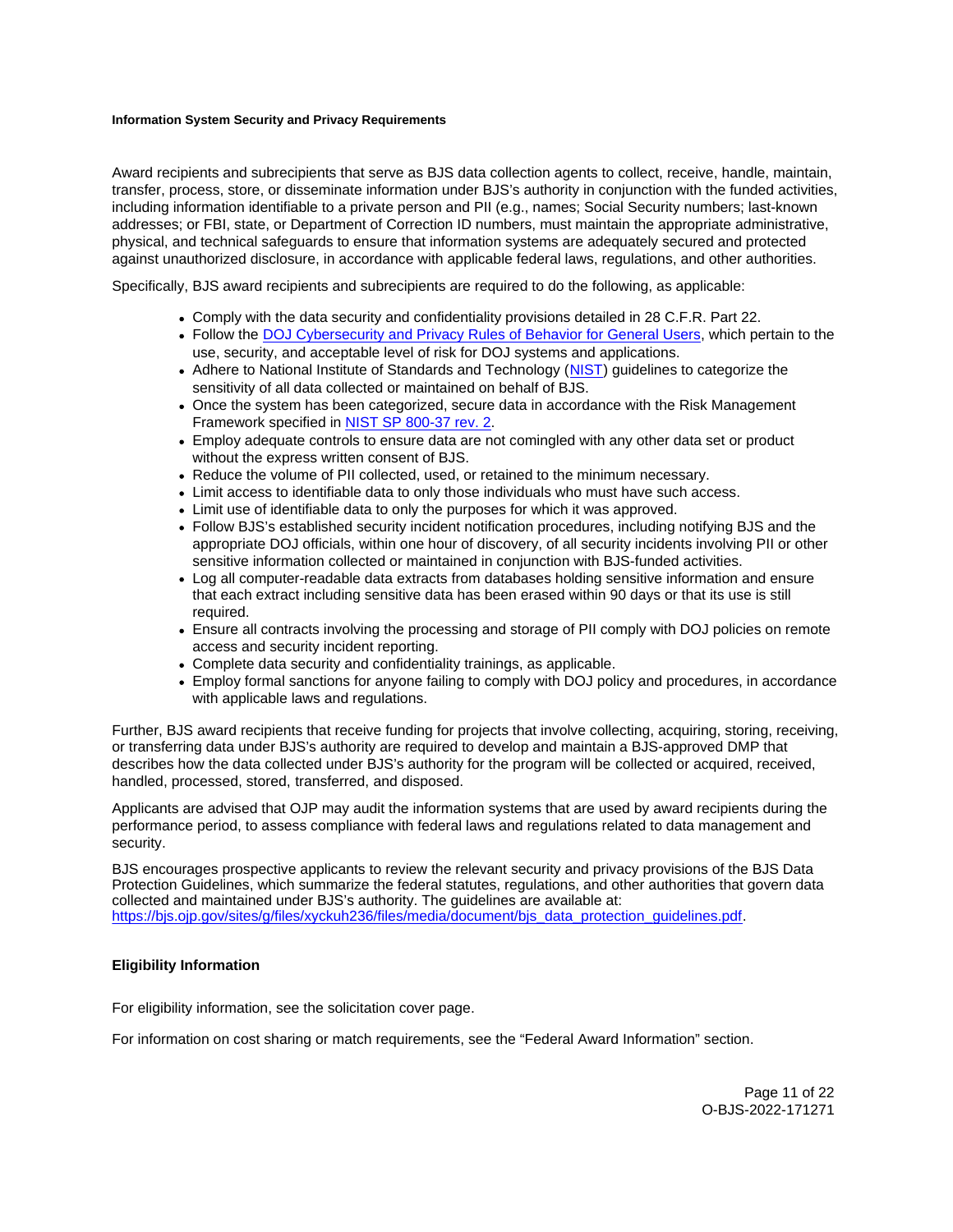## <span id="page-11-0"></span>**Application and Submission Information**

The following application elements **must** be included in the application to meet the basic minimum requirements to advance to peer review and receive consideration for funding:

- Proposal Abstract
- Proposal Narrative
- Budget Worksheet and Budget Narrative (Web-based Form) (The web-based form includes the budget details and the budget narrative.)

See the "Application Elements and Formatting Instructions" section of the [OJP Grant Application Resource Guide](https://www.ojp.gov/funding/apply/ojp-grant-application-resource-guide#application-elements)  for information on what happens to an application that does not contain all the specified elements or is nonresponsive to the scope of the solicitation.

## **Information to Complete the Application for Federal Assistance (SF-424)**

The SF-424 must be submitted in [Grants.gov.](https://Grants.gov) The SF-424 is a required standard form used as a cover sheet for submission of pre-applications, applications, and related information. See the [OJP Grant Application Resource](https://www.ojp.gov/funding/apply/ojp-grant-application-resource-guide#complete-application)  [Guide](https://www.ojp.gov/funding/apply/ojp-grant-application-resource-guide#complete-application) for additional information on completing the SF-424.

In Section 8F. of the SF-424, please include the name and contact information of the individual **who will complete the application in JustGrants**. JustGrants will use this information (email address) to assign the application to this user in JustGrants.

**Intergovernmental Review:** This solicitation ("funding opportunity") **is not** subject to [Executive Order 12372.](https://www.archives.gov/federal-register/codification/executive-order/12372.html) (In completing the SF-424, an applicant is to answer question 19 by selecting the response that the "Program is not covered by E.O. 12372.")

## **Standard Applicant Information (JustGrants 424 and General Agency Information)**

The Standard Applicant Information section of the JustGrants application is pre-populated with the SF-424 data submitted in [Grants.gov](https://Grants.gov). The applicant will need to review the Standard Applicant Information in JustGrants and make edits as needed. Within this section, the applicant will need to: add zip codes for areas affected by the project; confirm its Authorized Representative; and verify and confirm the organization's unique entity identifier, legal name, and address.

## **Proposal Abstract**

A proposal abstract (no more than 400 words) summarizing the proposed project, including the purpose of the project, primary activities, expected outcomes, the service area, intended beneficiaries and subrecipients (if known), will be completed in the JustGrants web-based form. This abstract should be written in the third person and will be made publicly available on the OJP website if the project is awarded.

#### **Proposal Narrative**

The proposal narrative should be submitted as an attachment in JustGrants. The attached document should be double-spaced, using a standard 12-point font; have no less than 1-inch margins; and should not exceed 25 pages. Pages should be numbered and submitted as an attachment. If the proposal narrative fails to comply with these length restrictions, BJS may consider such noncompliance in peer review and in final award decision.

The following sections must be included as part of the proposal narrative:

A. Title Page (not counted against the 25-page program narrative limit).

The title page should include the title of the project, submission date, funding opportunity number, and the name and complete contact information (that is, address, telephone number, and email address) for both the applicant organization and the principal investigator.

B. Table of Contents and Figures (not counted against the 25-page program narrative limit).

C. Statement of the Problem

Page 12 of 22 O-BJS-2022-171271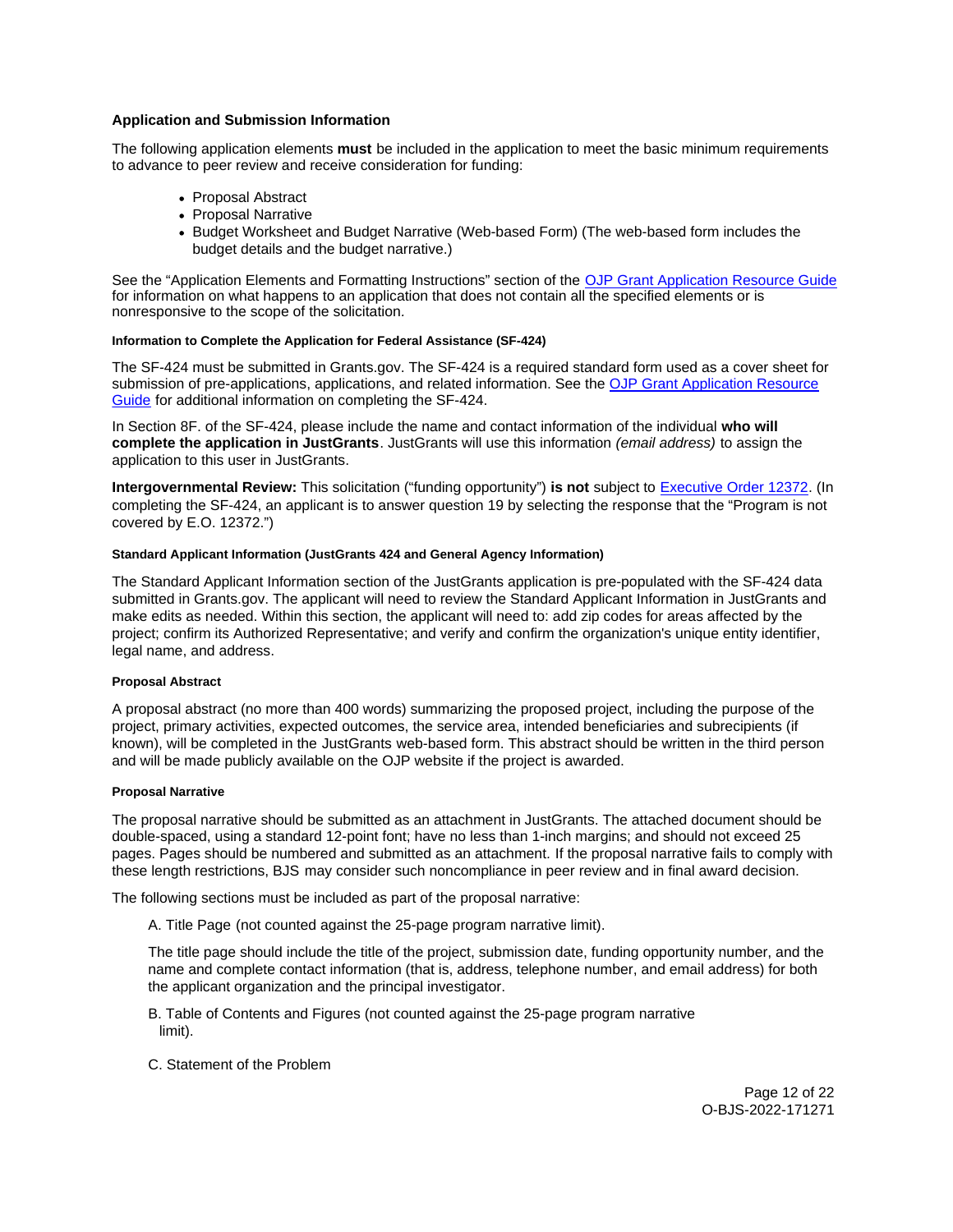<span id="page-12-0"></span>Describe why these proposed activities are necessary. Include—

1) purpose, goals, and objectives

2) a review of relevant literature (It is not necessary to include a history of the CTLEA and CTCS data collection, unless relevant to the overall literature review.)"

D. Project Design and Implementation

Describe the strategy to address the needs identified in the Statement of the Problem. List the activities and describe how they relate to the stated objectives. Activities are the specific actions to be undertaken to fulfill the program objectives and reach the program goal(s). Provide a detailed description of the method(s) to be used to carry out each activity. Provide a timetable indicating roughly when the activities or program milestones are to be accomplished.

Include a detailed description of research design and methods, including innovative approaches to address all deliverables outlined in the statement of work. This will include a discussion of (1) the design of the CTLEA and CTCS data collection, (2) considerations regarding concurrent or consecutive collection of the two censuses (2) the survey administration protocols developed to implement the collections, (3) the types of paradata needed to track the implementation of the collection and provide meaningful information to BJS about the fielding of the survey, and (4) the administrative costs associated with the collection.

E. Capabilities and Competencies

Describe the capabilities and competencies to accomplish the goals and objectives of the project. Describe a proposed staffing plan and demonstrate that the project team has relevant qualifications, including subject expertise, experience working with tribes or tribal justice agencies, strong project management skills, experience with development and implementation of web surveys, and methodological and statistical expertise to carry out the CTLEA and CTCS. Clearly specify the role and responsibilities of each proposed staff member. Demonstrate the capability to successfully develop and administer web surveys of this scope, ultimately securing a high response rate, and producing a final data file and summary report that meets the project goals.

F. Plan for Collecting the Data Required for this Solicitation's Performance Measures

Describe the process for measuring project performance. Identify who will collect the data, who is responsible for performance measurements, and how the information will be used to guide and evaluate the project's impact. Describe the process to accurately report data.

**Note**: Applicants are **not** required to submit performance data with the application. Rather, performance measure information is included as an alert that successful applicants will be required to submit performance data as part of each award's reporting requirements.

OJP will require each successful applicant to submit regular performance data that show the completed work's results. The performance data directly relate to the goals, objectives, and deliverables identified in the "Goals, Objectives, and Deliverables" discussion. Applicants can visit OJP's performance measurement page at [www.ojp.gov/performance](https://www.ojp.gov/performance) for an overview of performance measurement activities at OJP.

A list of performance measure questions for this program can be found under the performance measurement section of this solicitation.

BJS will require award recipients to submit performance measure data and performance reports in JustGrants. BJS will provide further guidance on the post-award submission process, if selected for award.

## **Note on Project Evaluations**

An applicant that proposes to use award funds through this solicitation to conduct project evaluations must follow the guidance in the "Note on Project Evaluations" section in the [OJP Grant Application Resource Guide.](https://www.ojp.gov/funding/apply/ojp-grant-application-resource-guide#project-evaluations)

### **Goals, Objectives, Deliverables, and Timeline**

The applicant will submit the CTLEA and CTCS's goals, objectives, deliverables and timelines in the JustGrants web-based form.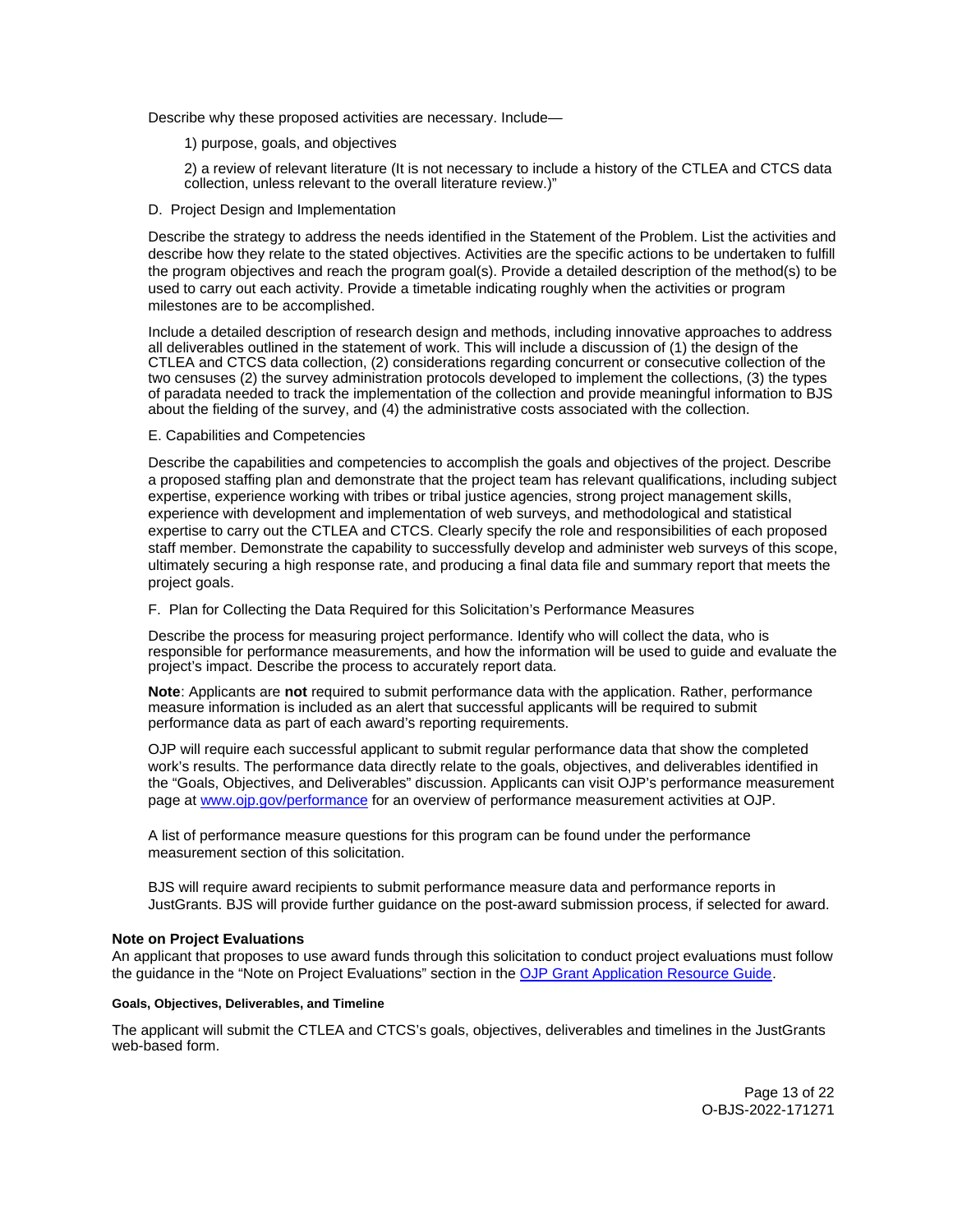#### <span id="page-13-0"></span>**Budget and Associated Documentation**

#### **Budget Worksheet and Budget Narrative (Web-based Form)**

The applicant will complete the JustGrants web-based budget form. See the [OJP Grant Application Resource](https://www.ojp.gov/funding/apply/ojp-grant-application-resource-guide#budget-prep)  [Guide](https://www.ojp.gov/funding/apply/ojp-grant-application-resource-guide#budget-prep) for additional information.

#### **Indirect Cost Rate Agreement (if applicable)**

The applicant will submit its indirect cost rate agreement by uploading it as an attachment in JustGrants. See the [OJP Grant Application Resource Guide](https://www.ojp.gov/funding/apply/ojp-grant-application-resource-guide#indirect-cost) for additional information.

#### **Employee Compensation Waiver**

See the [OJP Grant Application Resource Guide](https://www.ojp.gov/funding/apply/ojp-grant-application-resource-guide#limitation-use-award) for information on the Limitation on Use of Award Funds for Employee Compensation; Waiver.

#### **Financial Management Questionnaire (including applicant disclosure of high-risk status)**

The applicant will download the questionnaire, complete it, and submit it by uploading it as an attachment in JustGrants. See the [OJP Grant Application Resource Guide](https://www.ojp.gov/funding/apply/ojp-grant-application-resource-guide#fm-internal-controls-questionnaire) for the link to the questionnaire and additional information.

#### **Disclosure of Process Related to Executive Compensation**

If applicable, the applicant will submit a description of the process used to determine executive compensation by uploading the document as an attachment in JustGrants. See the "Application Attachments" section of the [OJP](https://www.ojp.gov/funding/apply/ojp-grant-application-resource-guide#disclosure-process-executive)  [Grant Application Resource Guide](https://www.ojp.gov/funding/apply/ojp-grant-application-resource-guide#disclosure-process-executive) for information.

#### **Additional Application Components**

Applicants will attach the additional requested documentation in JustGrants.

#### **Tribal Authorizing Resolution**

An application in response to this solicitation may require inclusion of tribal authorizing documentation as an attachment. If applicable, the applicant will submit the tribal authorizing documentation by uploading it as an attachment in JustGrants. See the [OJP Grant Application Resource Guide](https://www.ojp.gov/funding/apply/ojp-grant-application-resource-guide#tribal-authorizing-resolution) for information on tribal authorizing resolutions.

#### **Research and Evaluation Independence and Integrity Statement**

If an application proposes research (including research and development) and/or evaluation, the applicant must demonstrate research/evaluation independence and integrity, including appropriate safeguards, before it may receive award funds. The applicant will submit documentation of its research and evaluation independence and integrity by uploading it as an attachment in JustGrants. For additional information, see the [OJP Grant Application](https://www.ojp.gov/funding/apply/ojp-grant-application-resource-guide#research-evaluation)  [Resource Guide.](https://www.ojp.gov/funding/apply/ojp-grant-application-resource-guide#research-evaluation)

#### **Human Subjects Protection**

BJS requires the funding recipient to submit proper documentation certifying that the research project meets the federal requirements for human subjects protections set forth in 28 CFR Part 46. Applicants should complete the Human Subjects Protection Certification of Compliance form, available at [https://bjs.ojp.gov/funding/human](https://bjs.ojp.gov/funding/human-subjects-and-confidentiality-requirements)[subjects-and-confidentiality-requirements.](https://bjs.ojp.gov/funding/human-subjects-and-confidentiality-requirements) Applicants should attach the completed certification form in JustGrants.

## **Privacy Certificate**

The Privacy Certificate is a funding recipient's certification of compliance with federal regulations requiring confidentiality of information identifiable to a private person, which is collected, analyzed, or otherwise used in connection with an OJP-funded research or statistical activity. The funding recipient's Privacy Certificate includes

> Page 14 of 22 O-BJS-2022-171271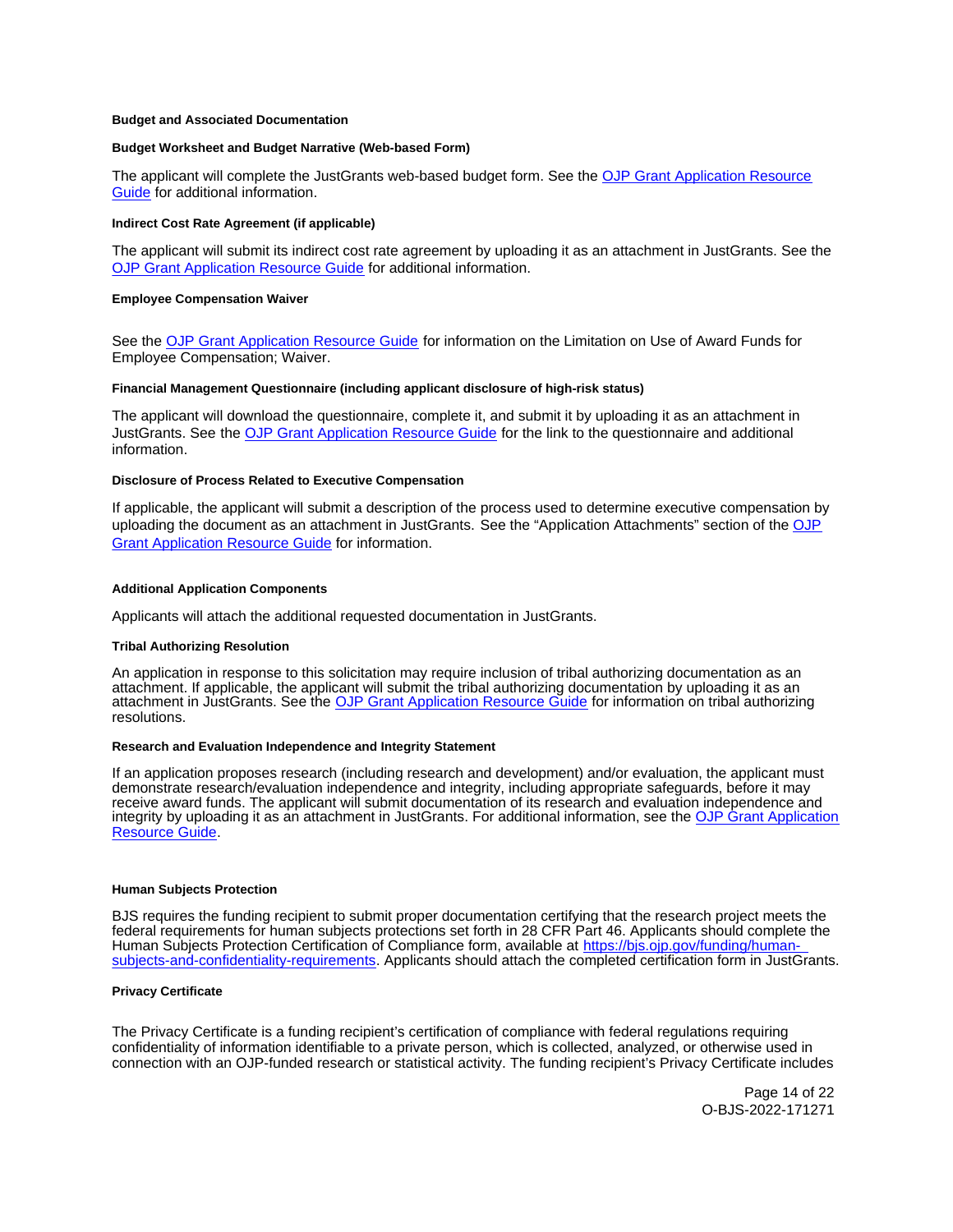<span id="page-14-0"></span>a description of its policies and procedures to be followed to protect identifiable information. Applicants must specify in the Privacy Certificate the specific controls used to safeguard directly identifiable information against unauthorized disclosure. All project staff, including information technology personnel, subcontractors, and/or consultants, with access to identifiable data collected in conjunction with the BJS-funded activities are required to sign a Privacy Certificate to affirm their understanding of and agreement to comply with the terms of access and privacy requirements. Award recipients are responsible for maintaining an updated list of individuals with access to identifiable information and for ensuring that new staff who gain access to such information during the project period sign a Privacy Certificate. A model certificate is located at:

[https://bjs.ojp.gov/sites/g/files/xyckuh236/files/media/document/bjsmpc.pdf.](https://bjs.ojp.gov/sites/g/files/xyckuh236/files/media/document/bjsmpc.pdf) Applicants should attach the completed Privacy Certificate in JustGrants.

#### **Disclosures and Assurances**

The applicant will address the following disclosures and assurances.

#### **Disclosure of Lobbying Activities**

Complete and submit the SF-LLL in [Grants.gov](https://Grants.gov). See the [OJP Grant Application Resource Guide](https://www.ojp.gov/funding/apply/ojp-grant-application-resource-guide#disclosure-lobby) for additional information.

#### **DOJ Certified Standard Assurances**

Review and accept the DOJ Certified Standard Assurances in JustGrants. See the [OJP Grant Application](https://www.ojp.gov/funding/apply/ojp-grant-application-resource-guide#administrative)  [Resource Guide](https://www.ojp.gov/funding/apply/ojp-grant-application-resource-guide#administrative) for additional information.

#### **Applicant Disclosure of Duplication in Cost Items**

Complete the JustGrants web-based Applicant Disclosure of Duplication in Cost Items form. See the [OJP Grant](https://www.ojp.gov/funding/apply/ojp-grant-application-resource-guide#applicant-disclosure-pending-applications)  [Application Resource Guide](https://www.ojp.gov/funding/apply/ojp-grant-application-resource-guide#applicant-disclosure-pending-applications) for additional information.

## **DOJ Certifications Regarding Lobbying; Debarment, Suspension and Other Responsibility Matters; and Drug-Free Workplace Requirements**

Review and accept the DOJ Certified Certifications Regarding Lobbying; Debarment, Suspension and Other Responsibility Matters; Drug-Free Workplace Requirements; Law Enforcement and Community Policing in JustGrants. See the [OJP](https://www.ojp.gov/funding/apply/ojp-grant-application-resource-guide#administrative)  [Grant Application Resource Guide](https://www.ojp.gov/funding/apply/ojp-grant-application-resource-guide#administrative) for additional information.

#### **Applicant Disclosure and Justification – DOJ High Risk Grantees (if applicable)**

If applicable, submit the DOJ High Risk Disclosure and Justification as an attachment in JustGrants. A DOJ High Risk Grantee is an award recipient that has received a DOJ High Risk designation based on a documented history of unsatisfactory performance, financial instability, management system or other internal control deficiencies, or noncompliance with award terms and conditions on prior awards, or is otherwise not responsible. See the [OJP Grant Application Resource Guide](https://www.ojp.gov/funding/apply/ojp-grant-application-resource-guide#applicant-disclosure-justification) for additional information.

#### **How to Apply**

Step 1: The applicant must submit the **SF-424** and **SF-LLL** in [Grants.gov](https://Grants.gov) at [https://www.grants.gov/web/grants/register.html.](https://www.grants.gov/web/grants/register.html)

Step 2: The applicant must then submit the **full application,** including attachments, in JustGrants in [JustGrants.usdoj.gov.](https://justicegrants.usdoj.gov/)

For additional information, see the "How to Apply" section in the [OJP Grant Application Resource Guide](https://www.ojp.gov/funding/apply/ojp-grant-application-resource-guide#apply) and the [DOJ](https://justicegrants.usdoj.gov/sites/g/files/xyckuh296/files/media/document/appln-submission-checklist.pdf)  [Application Submission Checklist.](https://justicegrants.usdoj.gov/sites/g/files/xyckuh296/files/media/document/appln-submission-checklist.pdf)

#### **Submission Dates and Time**

The **SF-424 and the SF-LLL** must be submitted in [Grants.gov](https://Grants.gov) by 8:59 pm ET June 9, 2022.

The **full application** must be submitted in JustGrants by 8:59 pm ET June 16, 2022.

OJP urges applicants to submit their [Grants.gov](https://Grants.gov) and JustGrants submissions prior to the due dates to allow sufficient time to correct errors and resubmit by the submission deadlines if a rejection notification is received. To be considered timely,

> Page 15 of 22 O-BJS-2022-171271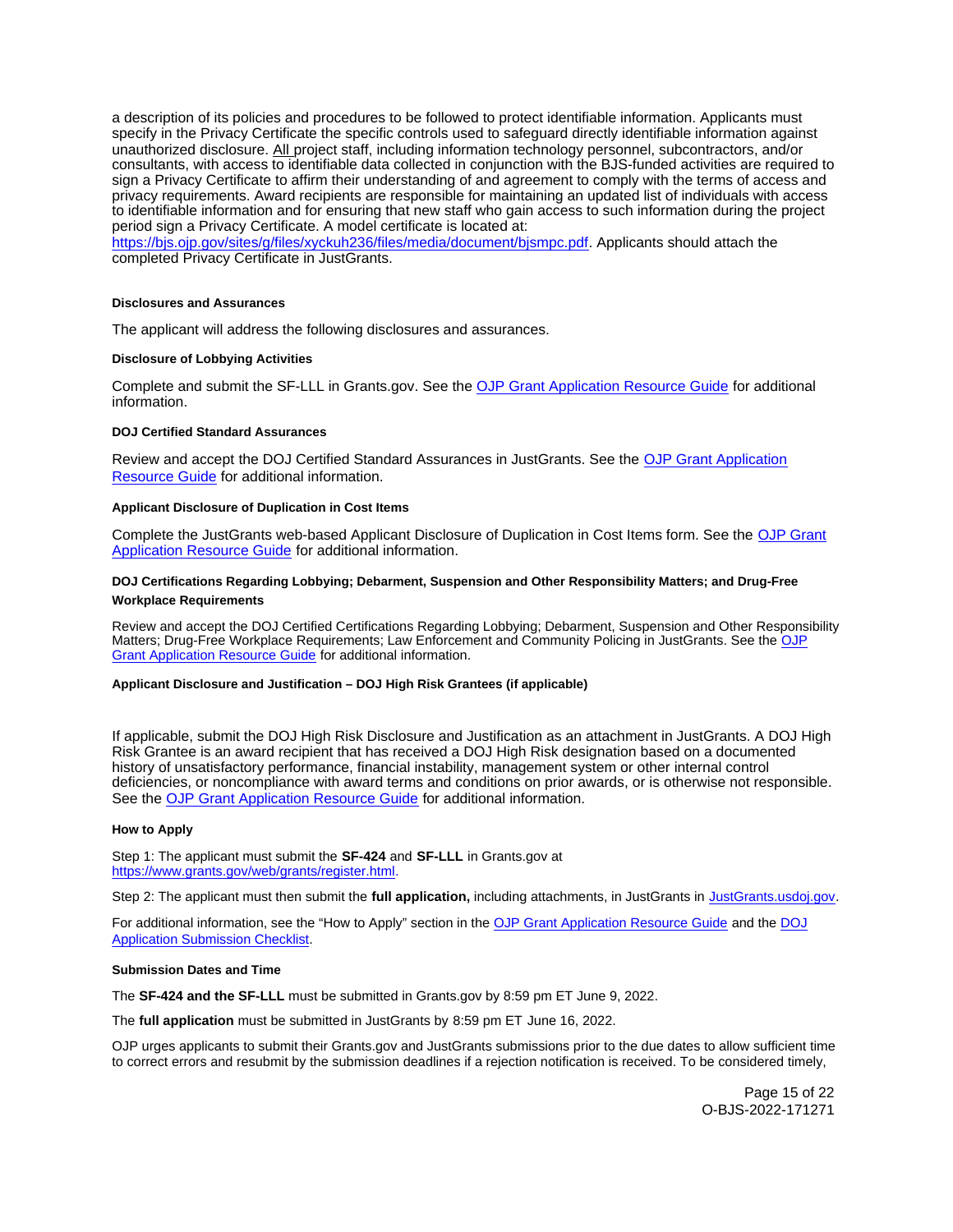<span id="page-15-0"></span>the **full application** must be submitted in JustGrants by the JustGrants application deadline.

#### **Experiencing Unforeseen Technical Issues**

An applicant that experiences unforeseen SAM.gov, [Grants.gov](https://Grants.gov), or JustGrants technical issues beyond its control that prevent application submission by the deadline must demonstrate all efforts in requesting technical support in order to submit an application by the deadline. Technical support is available via phone and email to the applicable SAM.gov, [Grants.gov](https://Grants.gov), or JustGrants support centers or service desks in which an applicant received a ticket number for resolution. If an applicant misses a deadline due to unforeseen technical difficulties, the applicant may request a waiver to submit an application after the deadline. Note: If an applicant does not submit all the required [Grants.gov](https://Grants.gov) forms by the [Grants.gov](https://Grants.gov) deadline, the applicant will not be able to proceed to the JustGrants portion of the application process.

An applicant experiencing technical difficulties with the following systems must contact the associated support desk indicated below to report the technical issue and receive a tracking number:

- [Grants.gov](https://Grants.gov)  contact the [Grants.gov Customer Support Hotline](https://www.grants.gov/web/grants/support.html)
- SAM.gov contact the [SAM Help Desk \(Federal Service Desk\)](https://www.fsd.gov/gsafsd_sp)
- JustGrants contact the JustGrants Support Desk at [JustGrants.Support@usdoj.gov](mailto:JustGrants.Support@usdoj.gov) or 833-872-5175.

An applicant requesting a waiver to submit a late application must document their request for technical assistance in an email to the OJP Response Center at: [grants@ncjrs.gov](mailto:grants@ncjrs.gov) **within 24 hours after the application deadline** to request approval to submit its application after the deadline. If an applicant has technical issues with [Grants.gov,](https://Grants.gov) the applicant must contact the OJP Response Center at: [grants@ncjrs.gov](mailto:grants@ncjrs.gov) within 24 hours of the [Grants.gov](https://Grants.gov) deadline to request approval to submit after the deadline. However, waiver requests will not be reviewed until after the JustGrants deadline to allow time for all waivers to be submitted. Waiver requests to submit after the submission deadline must—

- describe the technical difficulties experienced;
- include a timeline of the applicant's submission efforts (e.g., what date and time did the error occur, what date and time was action taken to resolve the issue and resubmit; and what date and time did support representatives respond);
- include an attachment(s) of the complete grant application and all required documentation and material; and
- include the applicant's Unique Entity Identifier (UEI) and any applicable SAM.gov tracking number(s), [Grants.gov](https://Grants.gov)  Help Desk, and JustGrants Support Desk Ticket Numbers.

OJP will review each request for late submission and required supporting documentation and notify the applicant whether the request has been approved or denied. For more details on the waiver process, OJP encourages applicants to review the "Experiencing Unforeseen Technical Issues" section in the [OJP Grant Application Resource Guide](https://www.ojp.gov/funding/apply/ojp-grant-application-resource-guide#experiencing-unforeseen-technical-issues).

#### **Application Review Information**

#### **Review Criteria**

Applications that meet the basic minimum requirements will be evaluated by peer reviewers. Applications will be evaluated on how the proposed project/program addresses the following criteria:

- 1. Statement of the Problem/Description of the Issue (10%) evaluate the applicant's understanding of the program/issue to be addressed.
- 2. Project Design and Implementation (40%)- evaluate the adequacy of the proposal, including the goals, objectives, timelines, milestones, and deliverables.
- 3. Capabilities and Competencies (30%) evaluate the administrative and technical capacity of the applicant to successfully accomplish the goals and objectives.
- 4. Plan for Collecting the Data Required for this Solicitation's Performance Measures (5%) evaluate the applicant's understanding of the performance data reporting requirements and the plan for collecting the required data.
- 5. Budget (15%)) evaluate for completeness, cost effectiveness, and allowability (e.g., reasonable, allocable, and necessary for project activities).

Page 16 of 22 O-BJS-2022-171271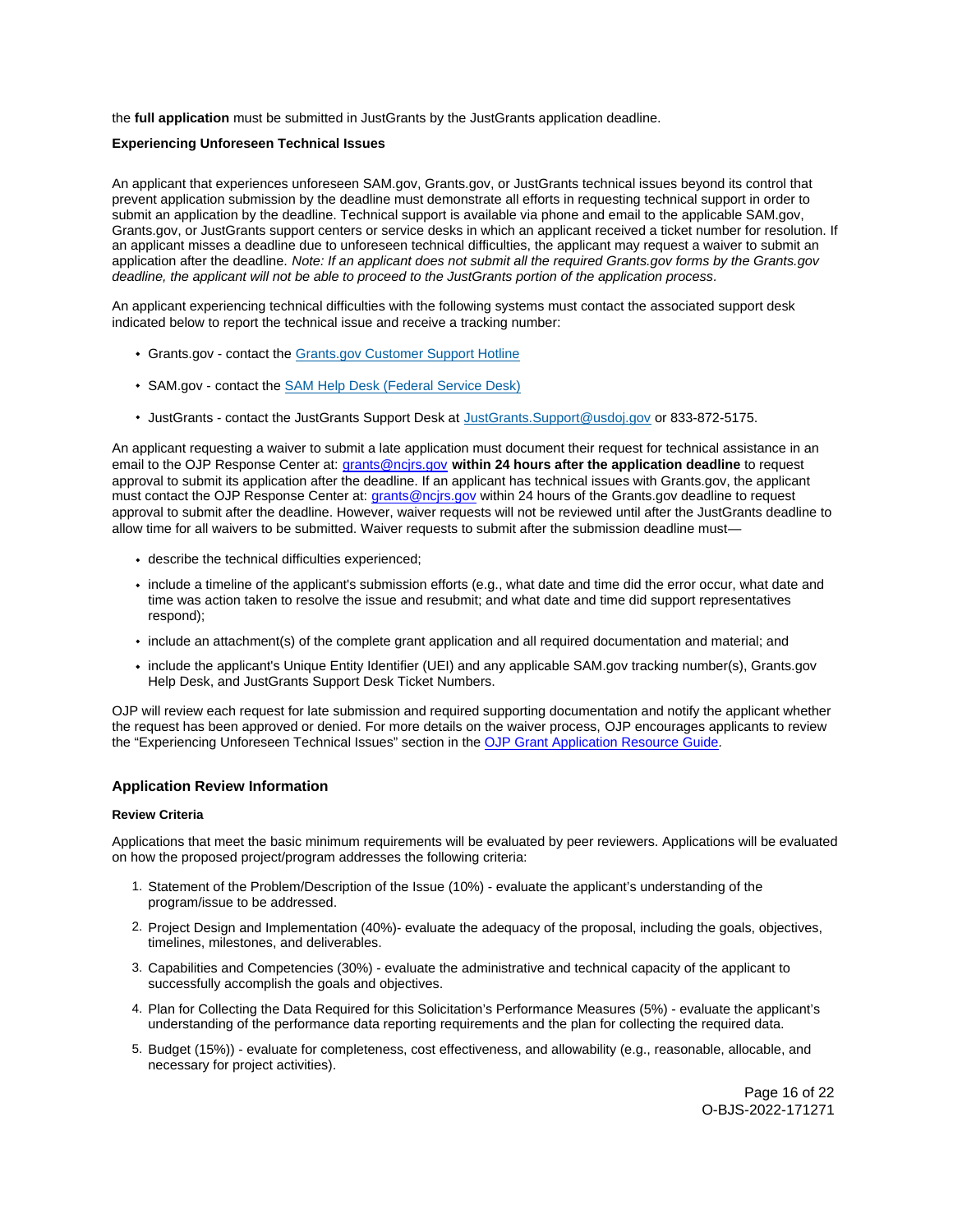#### <span id="page-16-0"></span>**Other Review Criteria/Factors**

Other important considerations for BJS include geographic diversity, strategic priorities available funding, past performance, and the extent to which the Budget Worksheet and Budget Narrative (web-based form) accurately explain project costs that are reasonable, necessary, and otherwise allowable under federal law and applicable federal cost principles.

#### **Review Process**

Applications submitted under this solicitation that meet the basic minimum requirements, will be evaluated for technical merit by a peer review panel(s) in accordance with OJP peer review policy and procedures using the stated review criteria listed above.

OJP screens applications to ensure they meet the basic minimum requirements prior to conducting the peer review. Although specific requirements may vary, the following are common requirements applicable to all OJP solicitations:

- The application must be submitted by an eligible type of applicant.
- The application must request funding within programmatic funding constraints (if applicable).
- The application must be responsive to the scope of the solicitation.
- The application must include all items necessary to meet the basic minimum requirements.

Pursuant to the Part 200 Uniform Requirements, before award decisions are made, OJP also reviews information related to the degree of risk posed by the applicant. Among other things to help assess whether an applicant with one or more prior federal awards has a satisfactory record with respect to performance, integrity, and business ethics, OJP checks whether the applicant is listed in SAM as excluded from receiving a federal award.

In addition, if OJP anticipates that an award will exceed \$250,000 in federal funds, OJP also must review and consider any information about the applicant that appears in the non-public segment of the integrity and performance system accessible through SAM (currently, the Federal Awardee Performance and Integrity Information System, FAPIIS).

**Important note on FAPIIS:** An applicant may review and comment on any information about itself that currently appears in FAPIIS and was entered by a federal awarding agency. OJP will consider such comments by the applicant, in addition to the other information in FAPIIS, in its assessment of the risk posed by the applicant.

Absent explicit statutory authorization or written delegation of authority to the contrary, all final award decisions will be made by the Assistant Attorney General, who may consider not only peer review ratings and BJS recommendations, but also other factors as indicated in this section.

#### **Federal Award Administration Information**

#### **Federal Award Notices**

See the [OJP Grant Application Resource Guide](https://www.ojp.gov/funding/apply/ojp-grant-application-resource-guide#federal-award-notices) for information on award notifications and instructions.

#### **Administrative, National Policy, and Other Legal Requirements**

If selected for funding, in addition to implementing the funded project consistent with the OJP-approved application, the recipient must comply with all award conditions and all applicable requirements of federal statutes and regulations, including the applicable requirements referred to in the assurances and certifications executed in connection with award acceptance. For additional information on these legal requirements, see the "Administrative, National Policy, and Other Legal Requirements" section in the [OJP Grant Application Resource Guide.](https://www.ojp.gov/funding/apply/ojp-grant-application-resource-guide#administrative)

#### **Information Technology (IT) Security Clauses**

An application in response to this solicitation may require inclusion of information related to information technology security. See the [OJP Grant Application Resource Guide](https://www.ojp.gov/funding/apply/ojp-grant-application-resource-guide#information-technology) for information on information technology security.

#### **General Information about Post-Federal Award Reporting Requirements**

In addition to the deliverables described in the "Program Description" section, all award recipients under this solicitation will be required to submit certain reports and data.

Required reports. Award recipients typically must submit quarterly financial reports semiannual performance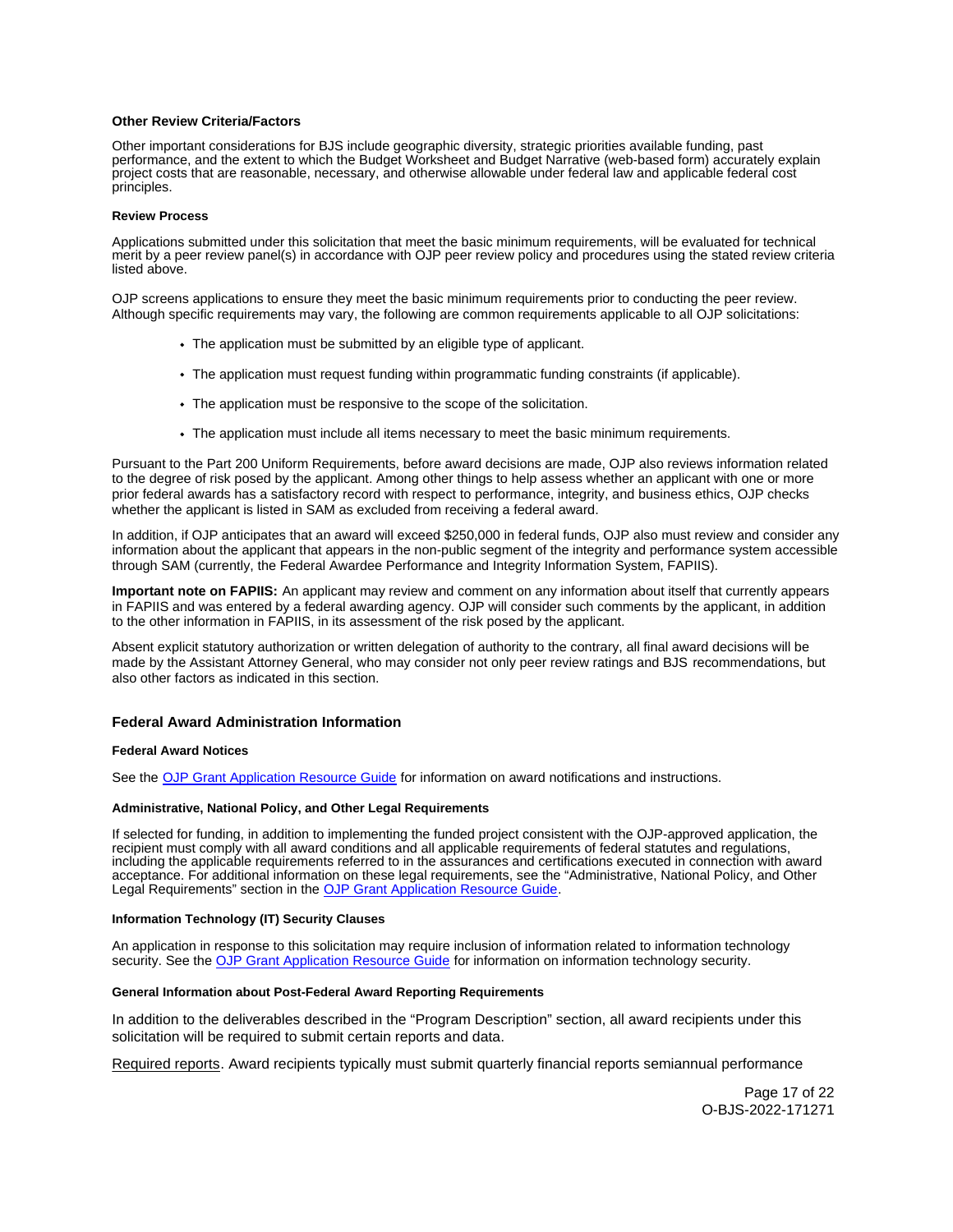<span id="page-17-0"></span>reports, final financial and performance reports, and, if applicable, an annual audit report in accordance with the Part 200 Uniform Requirements or specific award conditions. Future awards and fund drawdowns may be withheld if reports are delinquent. (In appropriate cases, OJP may require additional reports.)

See the [OJP Grant Application Resource Guide](https://www.ojp.gov/funding/apply/ojp-grant-application-resource-guide#general-information) for additional information on specific post-award reporting requirements, including performance measure data.

## **Federal Awarding Agency Contact(s)**

For OJP contact(s), see the solicitation cover page.

For contact information for [Grants.gov](https://Grants.gov), see the solicitation cover page.

For contact information for JustGrants, see the solicitation cover page.

## **Other Information**

### **Freedom of Information and Privacy Act (5 U.S.C. 552 and 5 U.S.C. 552a)**

See the [OJP Grant Application Resource Guide](https://www.ojp.gov/funding/apply/ojp-grant-application-resource-guide#foia) for information on the Freedom of Information and Privacy Act (5 U.S.C. 552 and 5 U.S.C. 552a).

## **Provide Feedback to OJP**

See the [OJP Grant Application Resource Guide](https://www.ojp.gov/funding/apply/ojp-grant-application-resource-guide#feedback) for information on how to provide feedback to OJP.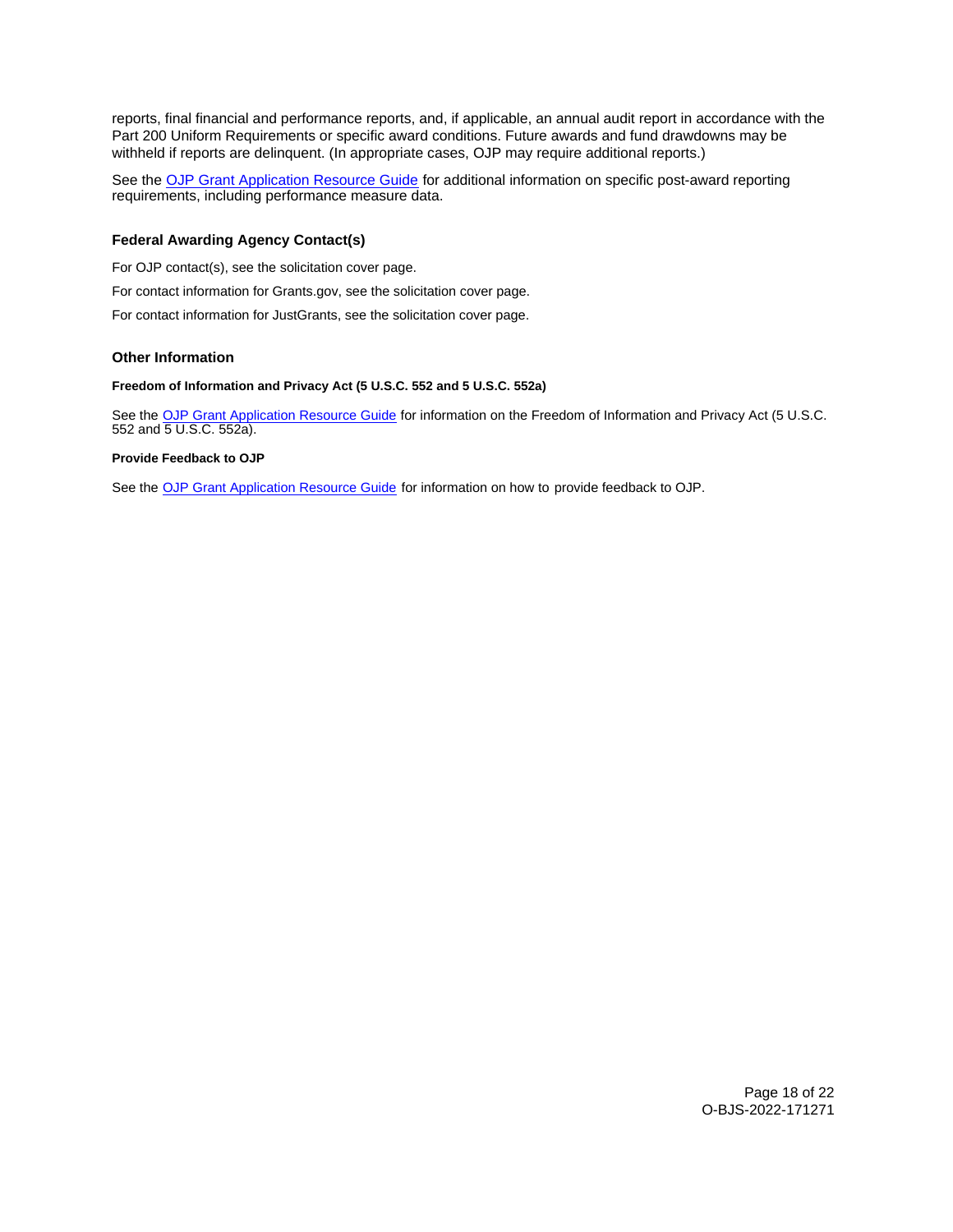## <span id="page-18-0"></span>**Performance Measures**

| <b>Objective</b>                                                                                                                                                                                                                      | <b>Performance Measure(s)</b>                                                                                                                             | <b>Data Recipient Provides</b>                                                                                                                                                                                                                                                 |
|---------------------------------------------------------------------------------------------------------------------------------------------------------------------------------------------------------------------------------------|-----------------------------------------------------------------------------------------------------------------------------------------------------------|--------------------------------------------------------------------------------------------------------------------------------------------------------------------------------------------------------------------------------------------------------------------------------|
| Provide accurate and                                                                                                                                                                                                                  | Percentage of deliverables (including final                                                                                                               | As detailed in the solicitation deliverables section:                                                                                                                                                                                                                          |
| timely statistics on tribal<br>law enforcement<br>agencies and tribal<br>court systems by<br>conducting the Census<br>of Tribal Law<br><b>Enforcement Agencies</b><br>(CTLEA) and Census of<br><b>Tribal Courts Systems</b><br>(CTCS) | reports and data files) that are completed<br>on time<br>Percentage of deliverables (including final<br>reports and data files) that meet<br>expectations | Task 2: Convene a tribal justice expert panel and<br>conduct stakeholder engagement<br>Task 3: Develop an updated list capturing the<br>universe of tribal law enforcement agencies and<br>courts systems in the U.S.<br>Task 4: Create a directory of tribes and reservations |
|                                                                                                                                                                                                                                       |                                                                                                                                                           | Task 5; Design census questionnaires                                                                                                                                                                                                                                           |
|                                                                                                                                                                                                                                       |                                                                                                                                                           | Task 6: Prepare OMB clearance package                                                                                                                                                                                                                                          |
|                                                                                                                                                                                                                                       | Achieve an 85% survey response rate                                                                                                                       | Task 7: Conduct data collection and nonresponse<br>follow-up as detailed in the solicitation deliverables<br>section to include the following data:                                                                                                                            |
|                                                                                                                                                                                                                                       | Number of agencies that complete surveys                                                                                                                  | Number of agencies participating in the survey                                                                                                                                                                                                                                 |
|                                                                                                                                                                                                                                       | on time and adhere to data quality<br>standards                                                                                                           | Number of agencies that responded to the surveys                                                                                                                                                                                                                               |
|                                                                                                                                                                                                                                       |                                                                                                                                                           | Number of agencies submitting data in a timely<br>fashion                                                                                                                                                                                                                      |
|                                                                                                                                                                                                                                       | Percent of records in the database that are<br>complete and accurate                                                                                      | Complete and accurate data based on criteria<br>outlined in Task 7                                                                                                                                                                                                             |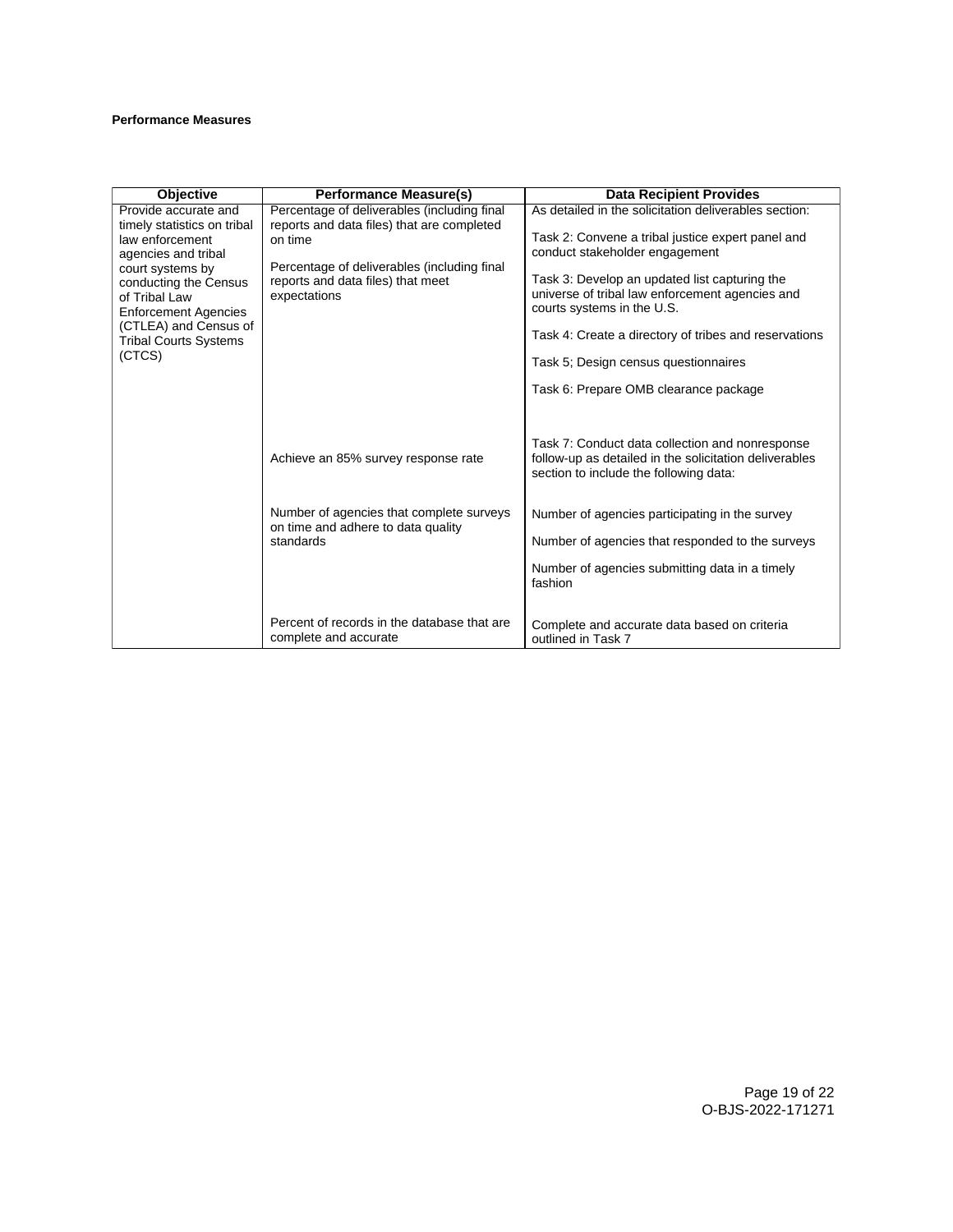| Objective                                                                                            | <b>Performance Measure(s)</b>                                                                                                                                                                     | <b>Data Recipient Provides</b>                                                                                                                                                                                                                                                                                                                                                                                                                                                                         |
|------------------------------------------------------------------------------------------------------|---------------------------------------------------------------------------------------------------------------------------------------------------------------------------------------------------|--------------------------------------------------------------------------------------------------------------------------------------------------------------------------------------------------------------------------------------------------------------------------------------------------------------------------------------------------------------------------------------------------------------------------------------------------------------------------------------------------------|
| Provide statistical<br>support to BJS to<br>strengthen research<br>and data collection<br>activities | Percentage of deliverables (including final<br>reports and data files) that are completed<br>on time                                                                                              | As detailed in Task 8 provide the final CTLEA and<br>CTCS data files and associated documentation to<br><b>BJS</b> including:                                                                                                                                                                                                                                                                                                                                                                          |
|                                                                                                      | Percentage of deliverables (including final<br>reports and data files) that meet<br>expectations                                                                                                  | (1) CTLEA datasets, in SPSS and MS Excel formats;<br>(2) CTLEA codebook; (3) CTLEA documentation; (4)<br>CTCS datasets, in SPSS and MS Excel formats; (5)<br>CTCS codebook; and (3) CTCS documentation                                                                                                                                                                                                                                                                                                 |
|                                                                                                      |                                                                                                                                                                                                   | Provide a technical report as detailed in Task 9 of the<br>solicitation deliverables:                                                                                                                                                                                                                                                                                                                                                                                                                  |
|                                                                                                      | Quality of project management as<br>measured by whether significant interim<br>project milestones were achieved, final<br>deadlines were met, and costs were<br>maintained within approved funds. | As defined under Task 1 to include but not limited to:<br>1) A written timeline for the entire program (all tasks)<br>with the design and program tasks more fully<br>specified, (2) biweekly program meetings, (3)<br>semiannual reports as required by OJP, (4) quarterly<br>financial reports as required by OJP, (5) performance<br>reports due within 15 business days after the end of<br>each month or at a time determined mutually between<br>BJS and the successful applicant, and (6) a DMP |
|                                                                                                      |                                                                                                                                                                                                   |                                                                                                                                                                                                                                                                                                                                                                                                                                                                                                        |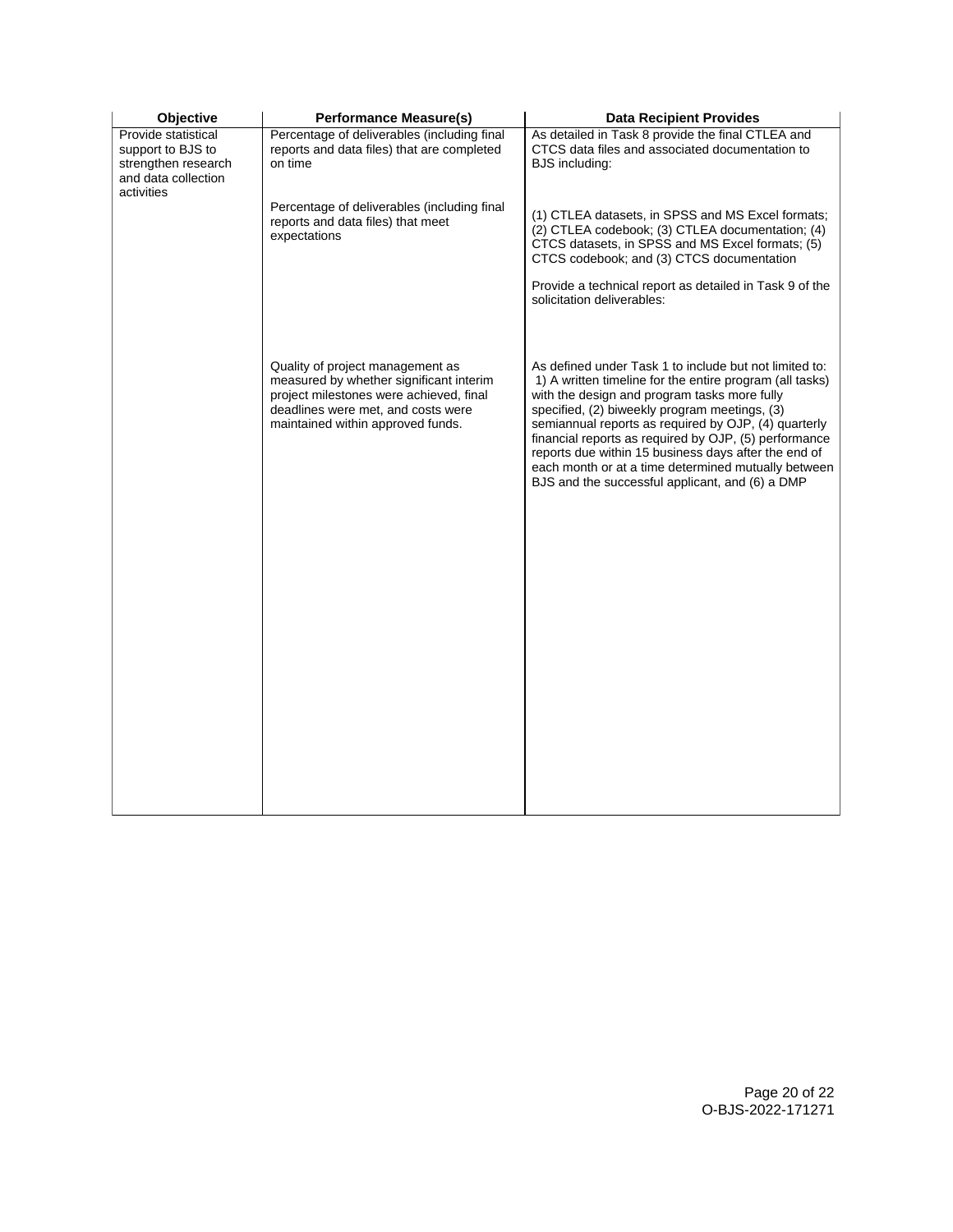## <span id="page-20-0"></span>**Application Checklist**

## **FY2022 Census of Tribal Law Enforcement Agencies and Census of Tribal Court Systems**

This application checklist has been created as an aid in developing an application. The [DOJ Application](https://justicegrants.usdoj.gov/sites/g/files/xyckuh296/files/media/document/appln-submission-checklist.pdf)  [Submission Checklist](https://justicegrants.usdoj.gov/sites/g/files/xyckuh296/files/media/document/appln-submission-checklist.pdf) is another resource.

## **What an Applicant Must Do:**

Prior to registering in [Grants.gov:](https://Grants.gov)

Confirm your Entity's [System Award Management \(SAM\)](https://sam.gov/SAM/) Registration Information (see [OJP Grant](https://www.ojp.gov/funding/apply/ojp-grant-application-resource-guide#apply)  [Application Resource Guide\)](https://www.ojp.gov/funding/apply/ojp-grant-application-resource-guide#apply)

To register in [Grants.gov](https://Grants.gov):

- Acquire an AOR and a [Grants.gov](https://Grants.gov) username and password (see OJP Grant Application Resource [Guide\)](https://www.ojp.gov/funding/apply/ojp-grant-application-resource-guide#apply)
- Acquire AOR confirmation from the E-Business Point of Contact (E-Biz POC) (see [OJP Grant](https://www.ojp.gov/funding/apply/ojp-grant-application-resource-guide#apply)  [Application Resource Guide\)](https://www.ojp.gov/funding/apply/ojp-grant-application-resource-guide#apply)

To find the funding opportunity:

- Search for the funding opportunity in [Grants.gov](https://Grants.gov) using the opportunity number, Assistance Listing or keyword(s)<br>• Select the correct Competition ID
- Access the funding opportunity and application package (see Step 7 in the [OJP Grant Application](https://www.ojp.gov/funding/apply/ojp-grant-application-resource-guide#apply)
- [Resource Guide\)](https://www.ojp.gov/funding/apply/ojp-grant-application-resource-guide#apply) Sign up for [Grants.gov](https://Grants.gov) email [notifications](https://www.grants.gov/web/grants/manage-subscriptions.html) (optional) (see [OJP Grant Application Resource Guide\)](https://www.ojp.gov/funding/apply/ojp-grant-application-resource-guide#apply)
- Read Important Notice: Applying for Grants in Grants.gov
- Read OJP policy and guidance on conference approval, planning, and reporting available at [ojp.gov/financialguide/DOJ/PostawardRequirements/chapter3.10a.htm](https://ojp.gov/financialguide/DOJ/PostawardRequirements/chapter3.10a.htm) (see [OJP Grant Application](https://www.ojp.gov/funding/apply/ojp-grant-application-resource-guide#prior-approval)  [Resource Guide\)](https://www.ojp.gov/funding/apply/ojp-grant-application-resource-guide#prior-approval)

## **Overview of Post-Award Legal Requirements:**

Review the ["Overview of Legal Requirements Generally Applicable to OJP Grants and Cooperative](https://www.ojp.gov/funding/explore/legal-overview-fy-2022-awards)  [Agreements - FY 2022 Awards"](https://www.ojp.gov/funding/explore/legal-overview-fy-2022-awards) in the [OJP Funding Resource Center.](https://www.ojp.gov/funding/explore/legal-overview-awards)

## **Review Scope Requirement:**

The federal amount requested is within the allowable limit(s) of \$1,500,000

## **Review Eligibility Requirement:**

- Public and State controlled institutions of higher education
- Nonprofits having a 501(c)(3) status with the IRS, other than institutions of higher education
- Nonprofits that do not have a  $501(c)(3)$  status with the IRS, other than institutions of higher education
- Private institutions of higher education
- For-profit organizations other than small businesses
- Small businesses

## **Prepare to submit the Application for Federal Assistance standard form (SF)-424 and Disclosure of Lobbying Activities form (SF-LLL)**

- Review Information to complete the Application for Federal Assistance (SF-424) in [Grants.gov](https://Grants.gov)
- Intergovernmental Review
- Complete Standard Applicant Information (SF-424 information from [Grants.gov\)](https://Grants.gov)
- Submit the **SF-424** and **SF-LLL** in [Grants.gov](https://Grants.gov)

## After the SF-424 and SF-LLL submission in [Grants.gov](https://Grants.gov), receive [Grants.gov](https://Grants.gov) email notifications that:

- Submission has been received in [Grants.gov](https://Grants.gov)
- Submission has either been successfully validated or rejected with errors (see OJP Grant Application [Resource Guide\)](https://www.ojp.gov/funding/apply/ojp-grant-application-resource-guide#apply)

Page 21 of 22 O-BJS-2022-171271